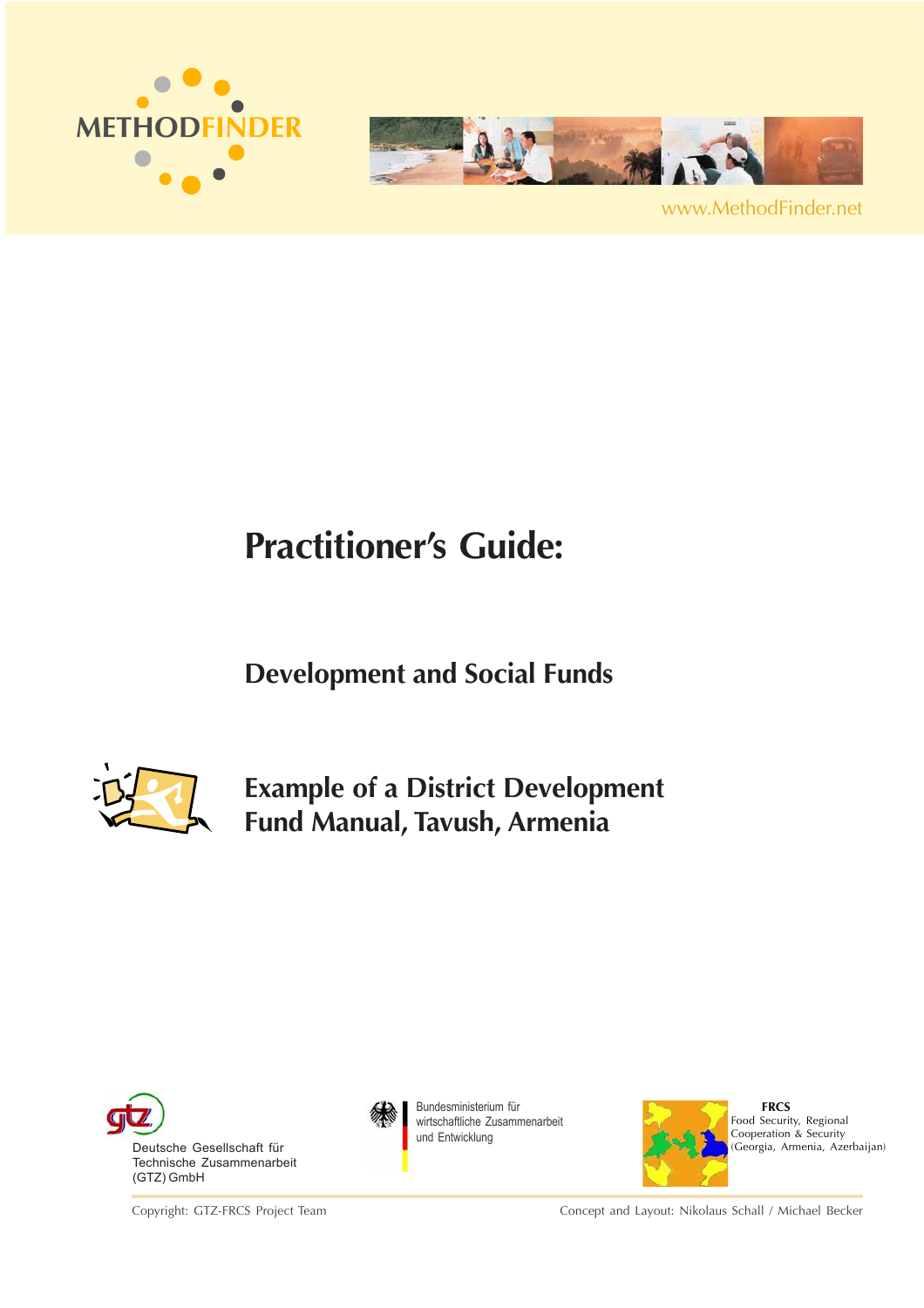

# **Example BERD COMMUNITY UNION REGIONAL DEVELOPMENT FUND RDF REPUBLIC OF ARMENIA TAVUSH MARZ OPERATIONAL MANUAL 2003**



#### **Table 1: Acronyms and Abbreviations**

| <b>Acronyme /</b><br><b>Abbreviation</b> | <b>Description</b>                                          |
|------------------------------------------|-------------------------------------------------------------|
| <b>RDF</b>                               | Rayon Development Fund                                      |
| <b>CBOs</b>                              | Community organization(s)                                   |
| <b>CSO<sub>s</sub></b>                   | Civil Public Organization(s)                                |
| <b>GDP</b>                               | <b>Gross Domestic Product</b>                               |
| <b>GOA</b>                               | Government of the Republic of Armenia                       |
| <b>GTZ</b>                               | <b>German Technical Assistance</b>                          |
| <b>IDPs</b>                              | <b>Integration Development Programs</b>                     |
| les                                      | <b>Intermediaries</b>                                       |
| <b>MF<sub>IS</sub></b>                   | Micro-Financial Institution(s)                              |
| <b>MFAs</b>                              | Micro-Financial Association(s)                              |
| <b>NGOs</b>                              | Non-Governmental Organization(s)                            |
| <b>FRCS</b>                              | <b>Food Security Regional Cooperation South</b><br>Caucasus |
| CU                                       | <b>Community Union</b>                                      |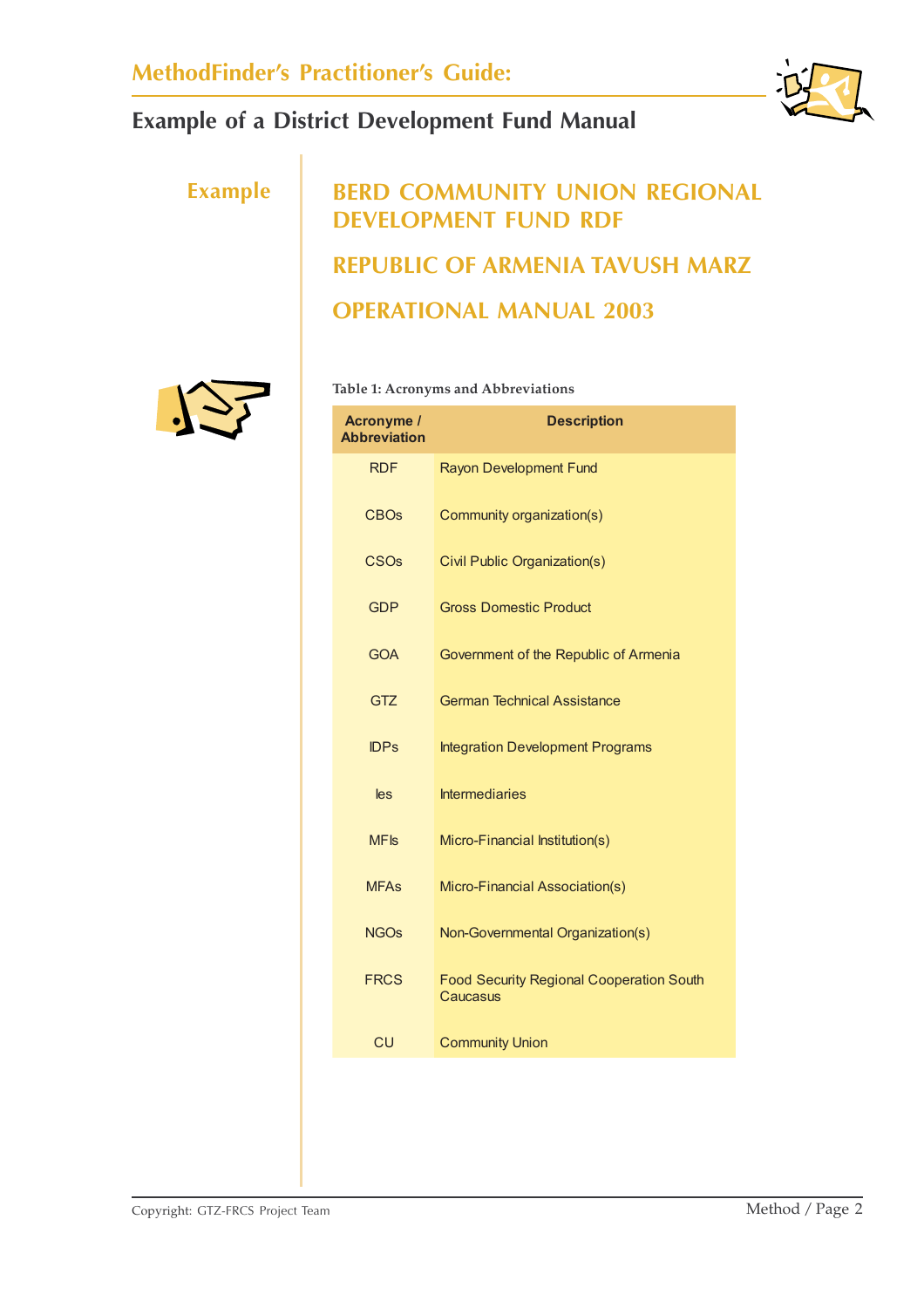



## **Example 1. GENERAL OBJECTIVES AND PRINCIPLES**

1. Operational guidelines and general administrative procedures presented in this manual can mainly promote socio-economic, food security, income and employment generation activities foreseen in Tavush Marz. Regarding conditions and terms of the area may require revisions and specifications of the procedures defined in this manual. In this case such changes require the consent of all participants.

## **1.1 Objectives**

2. The main objective of the RDF (in the future this abbreviation may be used interchangeably with the term "Fund") is to promote the establishment of food security and poverty alleviation in Armenia by financing small-scale projects that benefit the needy groups of Armenian society. The Fund will also promote the activation and development of community capacity building and possibilities which are directed towards the coordination of activities. Projects financed by the Fund will help the groups that have reached to the limit of poverty to overcome social, economical, political and psychological constraints by improving their access to services and by activation of their role in the process of decision-making. Due to transparent means of administration by ensuring the connection between government and civil society the Fund promotes both the satisfaction of needs submitted by various groups of society and reforms of means of administration.

3. The RDF will promote the satisfaction of needs and demands of the poor and the poorest groups in Tavush Marz by: Creating income and employment generating activities; Provision of basic services and Supporting usage and enlargement of community capacity building possibilities (i.e. expansion into areas not presently covered).

## **1.2 Institutional principles.**

4. The institutional principles of the Fund require transparency, efficiency and responsibility and accountability in its operations, which must ensuring that they serve to their intended purpose and rapid and optimal distribution.

5. Transparency. A clear set of rules and norms accompanied by a large public and the auditing system which is developed in the exact same way will make it possible to protect the operation of the Fund from possible corruption and dishonesty. The required public accountability and transparency can be achieved in case if there will be established such terms of operation which will allow all the residents of town and village be informed of the ways of realization of programs and of spending the sums which are foreseen for these programs.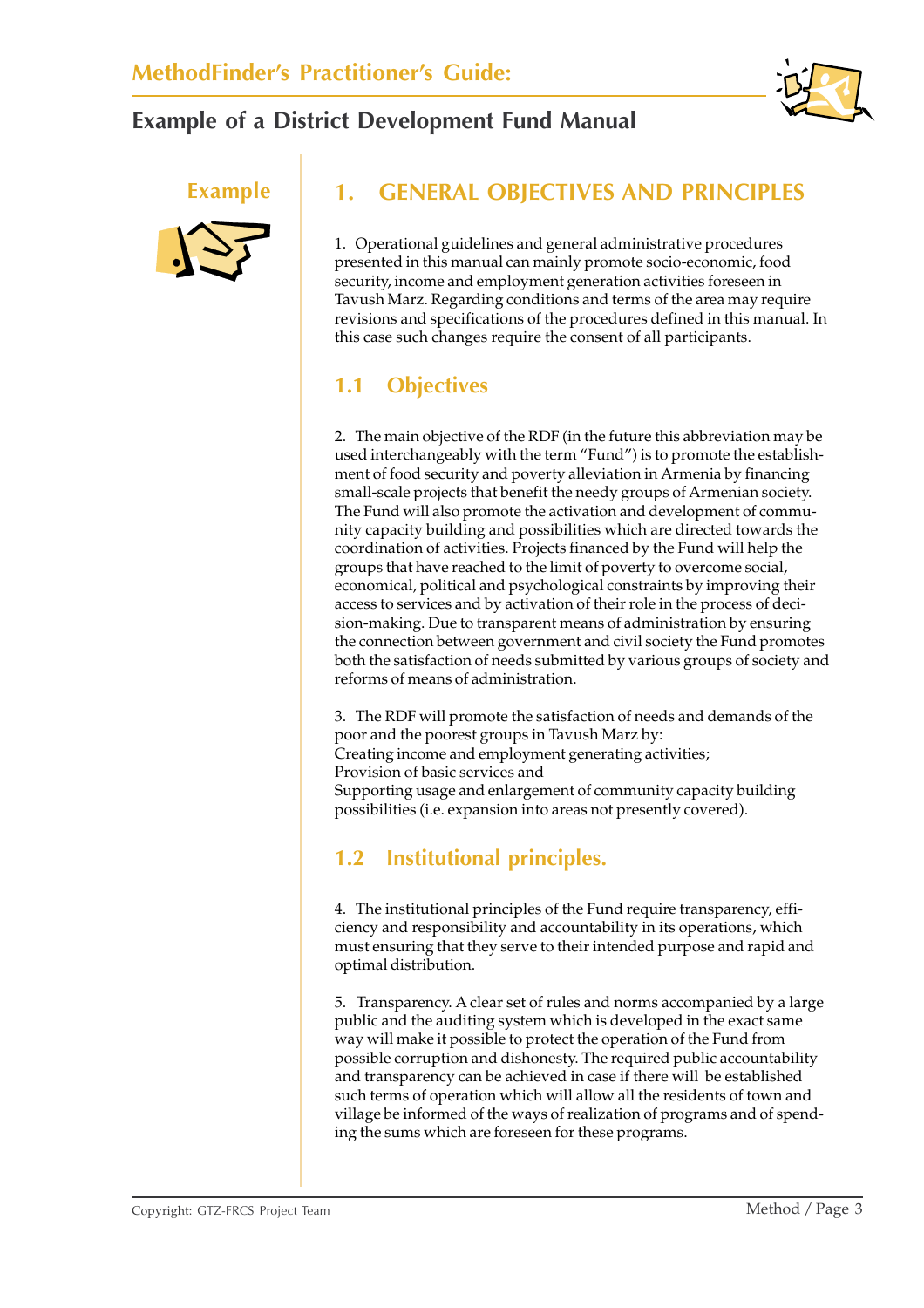

**Example** 6. Efficiency. The Fund will ensure that resources are used for their intended purpose while keeping operating costs low. Certain important activities which concern the operation of the Fund will be entrusted to the stakeholders in the villages and towns.

> 7. Accountability. The Fund will be subjected to a biannual external audit to supervise operational and financial activities. The audit report shall be submitted to in order to be approved to a special committee which is engaged in questions concerning Marz Food Security. Due to external audit it will be possible to clarify whether the institutional principles of the Fund were met in the reported area.

8. Rapid operation. In order to provide the greater operational flexibility and the ability to respond to emergency situations in a quick, efficient and effective manner, it is desirable to be as unbureaucratic and free from procedural and regulatory constraints as possible.

9. Annual work plan and budget. Each RDF shall present to Marz special committee all project proposals, annual plans and budgets foreseen by the program. The annual plan and budget must correspond to the criteria mentioned in this manual.

## **2. RDF ORGANIZATIONAL TASKS**

10. The RDF is a financial instrument available to all Community Unions. The latter ones in their turn operate within the framework of the Local Self-Governance Law. The Fund's most salient organizational features are (see compare figure 1):

Community RDF

Food Security Marz Special Commission which is made up of representatives from the Communities, the Marzpetaran and the donor organizations

The administrative, technical and financial autonomy is needed in order to regulate its operations

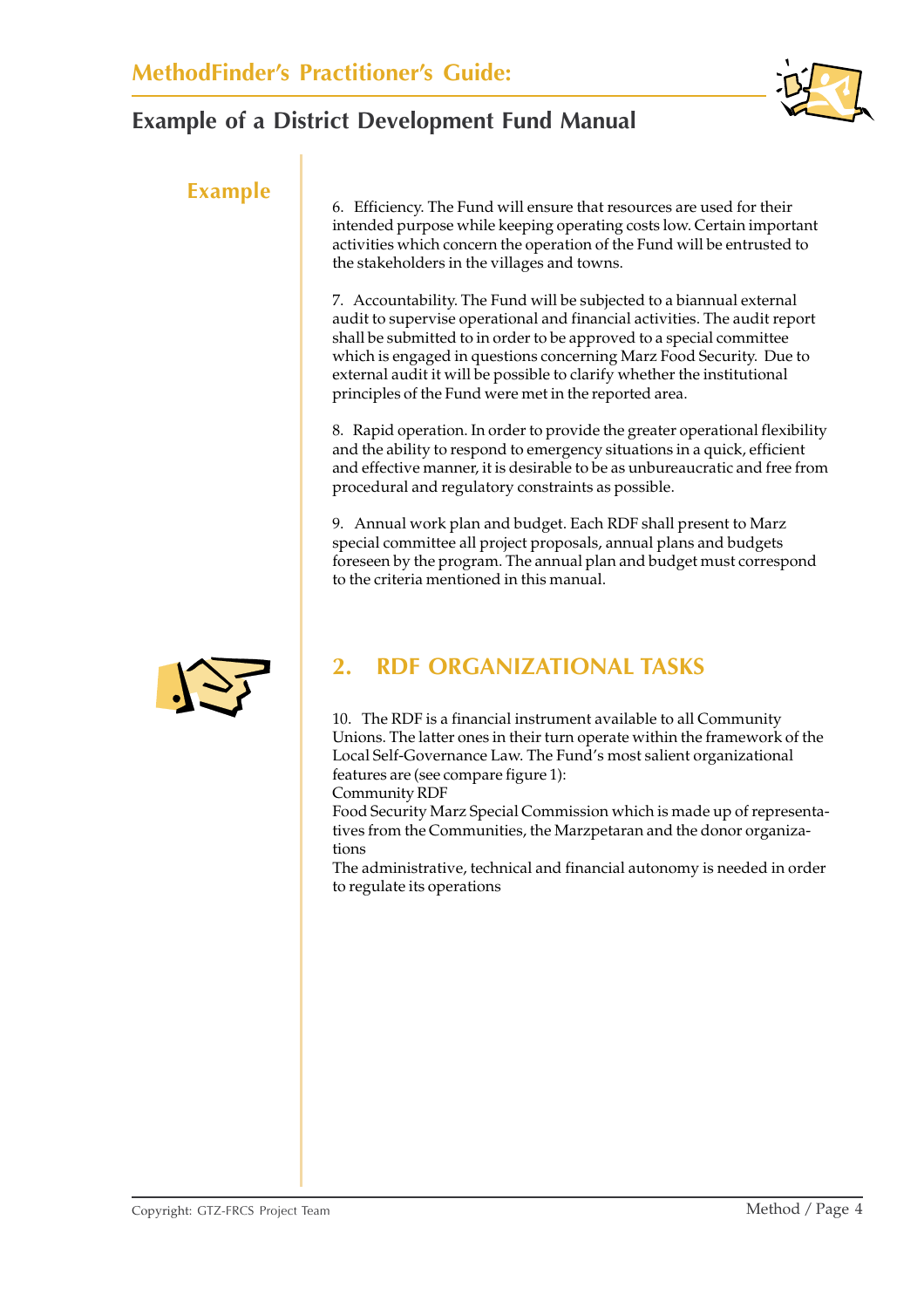

## **Example 2.1 COMMUNITY RDF**

#### **2.1.1 Community Union Meetings**

11. The Community Union must implement programs of the Fund on the level of this region. Administrative tasks connected with project submitted to the Community Union from the residents must be managed by the executive director of the Community Union whose responsibilities include preparation of a complete list of all the programs and projects being applied to the Community Union and approved by the latter. The approval of the programs will be done twice a year during community union meetings.

12. Applications from communities must be submitted at least 1 month before the annual meetings.

#### **2.1.2. EXECUTIVE OFFICER AND CHAIRPERSON OF THE COMMUNITY UNION**

13. The Executive Officer of the Community Union is a person who is responsible for all the everyday administrative activities which concern the activities of RDF in corresponding area. And as for the Chairperson, s/he is elected by the members on rotational basis ad serves for one year.

14. Duties of the Chairperson include (through executive director):

- $\triangleright$  Calling the Community Union meetings;
- $\blacktriangleright$  Ensuring that all members have been invited on time;
- $\triangleright$  Preparing an agenda for the meeting and sending it to all members at least 1 week in advance of the meetings;
- $\triangleright$  At least 2 weeks in advance of the committee sitting present to all the members of the meeting all the projects for discussion in the process of the meeting
- $\triangleright$  Chairing the Community Union meetings and ensuring the needed quorum to be maintained as well as the process of approval of projects which will be financed from RDF;
- $\triangleright$  Ensuring the proper minutes to be made at the meetings and distribution among all members;
- $\triangleright$  Developing and proposing co-ordination policy to stakeholders.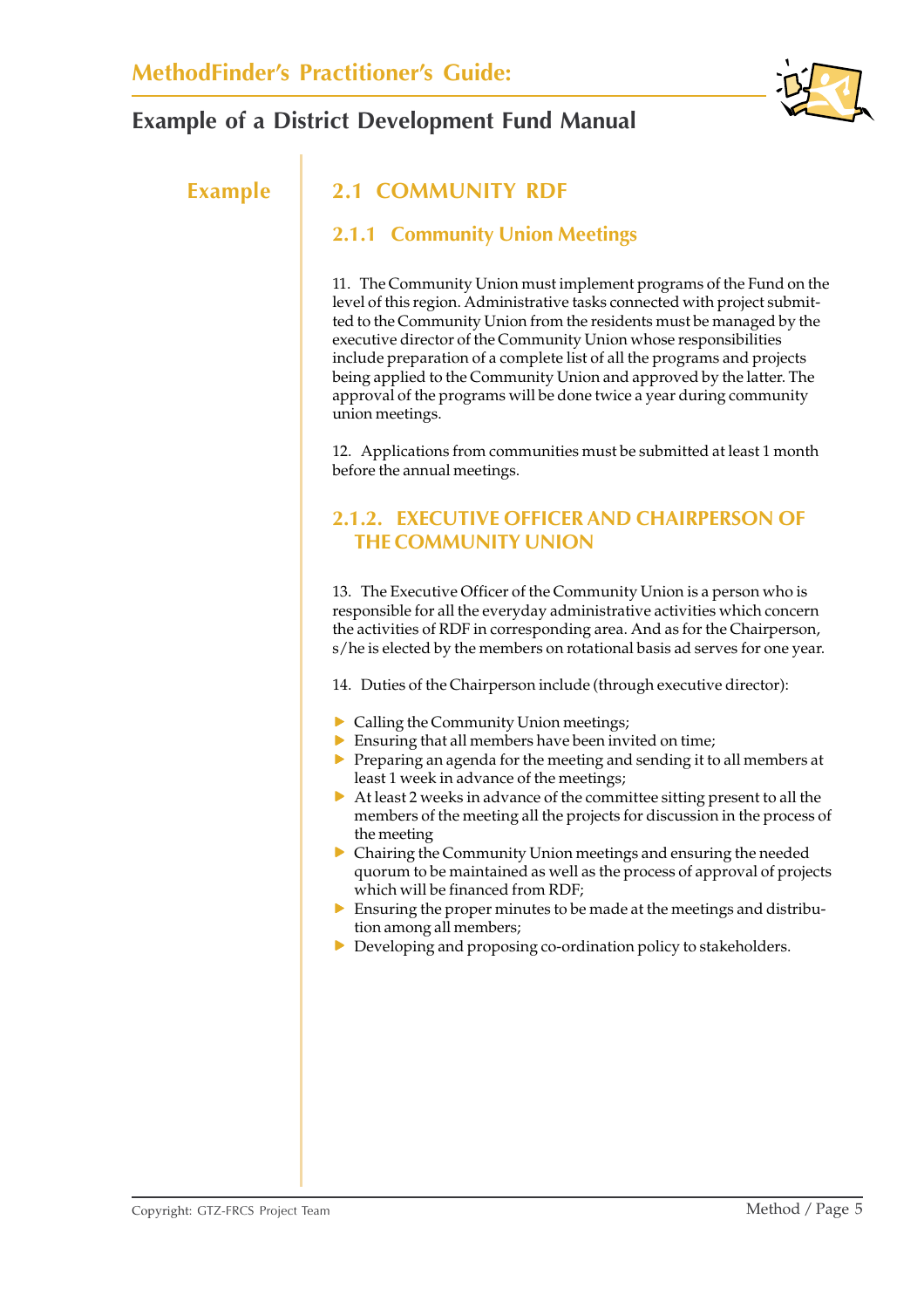

### **Example 2.2. MARZ COMMISSION**

#### **2.2.1 Mission of the Commission**

15. The responsibilities of the Marz Commission include co-ordinate and jointly approve bigger projects. In accordance with this it is expected that the Commission must:

- $\triangleright$  Carry out dissemination of the needed information in villages, towns and Community Unions
- $\triangleright$  Carry out target evaluation of the projects, which means to control their correspondence to general programs of the Marz, whether they do not copy other programs and so on.
- $\triangleright$  Ensure unbiased distribution of resources and developing programs
- $\triangleright$  Undertake monitoring of plans and projects

16. Marz Commission is foreseen as an independent commission which will have a responsibility for monitoring of general policy and final coordination of projects. It must consist of 12 members. The commission must include:

- $\triangleright$  1 representative from each CU: executive directors. Thus for Tavush Marz the general number of the members will make up 4 persons:
- $\blacktriangleright$  Four representatives from Marzpetaran;
- $\triangleright$  Four representatives from development organisations, donor organisations, and public (non governmental) organisations: in this case their actual financial contributions made to RDF must be considered.
- 17. The main duties of the Commission are:
- $\triangleright$  ensure monitoring and formulate general policy of the Fund
- $\triangleright$  discuss and approve the order and means of programs implementation
- $\triangleright$  call semi-annual meetings for discussion and approval of developing projects and programs which are submitted to Marz Commission and must be financed by the Fund

### **2.2.2 General Meetings**

- 18. The general meeting of the Marz Commission must:
- $\triangleright$  if needed help with its advices Community Unions on technical and financial problems concerning development projects;
- $\blacktriangleright$  help Community Unions to elaborate precise criteria for selection of programs;
- $\triangleright$  discuss and assess development programs, submit its remarks not later than in due time, based exclusively on the proposals submitted by community unions for discussion;
- $\triangleright$  assist Community Unions in searching for sources of funds;
- provide the required juridical field for activities of Community Unions.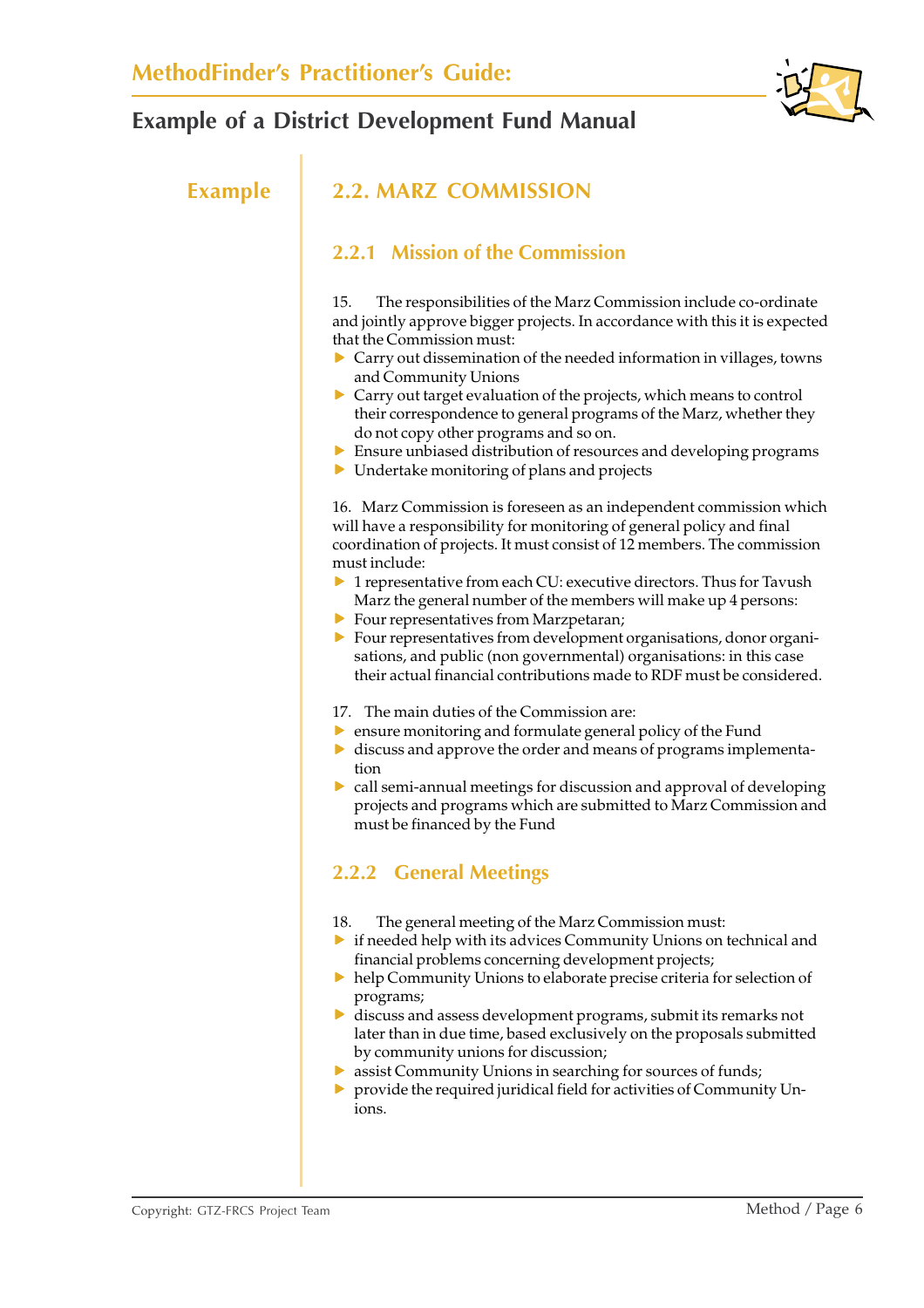

### **Example 2.2.3. Chairperson of the Commission**

19. The Chairperson of the Marz Commission must be elected by the members on a rotational basis and serve for one year.

- 20. Duties of the Chairperson include:
- $\triangleright$  calling the meetings of the Marz Commission,
- $\blacktriangleright$  ensuring that all the members are informed on time,
- $\triangleright$  preparing and agenda for the meeting and sending it to all members at least 14 days before the meeting,
- $\triangleright$  informing all the members to all the project proposals which must be considered at the meeting at least 2 weeks in advance of the Commission meeting,
- $\triangleright$  chairing at the Commission meetings by ensuring the needed quorum as well as regular process for approval of the projects submitted by RDF to Marz Commission,
- $\triangleright$  ensuring the making of proper minutes of the meetings and their circulation to all the members,
- $\triangleright$  elaboration and proposing co-ordination policy concerning stakeholders.

### **2.2.4. Technical Groups**

21. Technical group/ groups must be based on special principles in Marzpetaran and administered by the head of corresponding Marzpetaran administrative body. The necessity of such group will emerge only in case if communities will make a proposal, and Community Unions will state programs connected with Marz Commission as priority ones.

22. The main activities of technical groups must be:

- $\triangleright$  give technical assessment and further plan for the programs submitted by Community Unions
- $\triangleright$  inform Marz Commission of approval or denial of the submitted programs by basing exclusively on technical criteria
- $\blacktriangleright$  help Community Unions to evaluate (in the means of expenditure) the programs and give the technical plan of realisation of the latter
- $\triangleright$  help Community Unions to elaborate and organise proper documents
- $\triangleright$  organise instructional and consultative trainings for Community Unions in order to reveal the capacity of the community and give the right assessment, formulation of the program, for proper evaluation of expenses connected with the program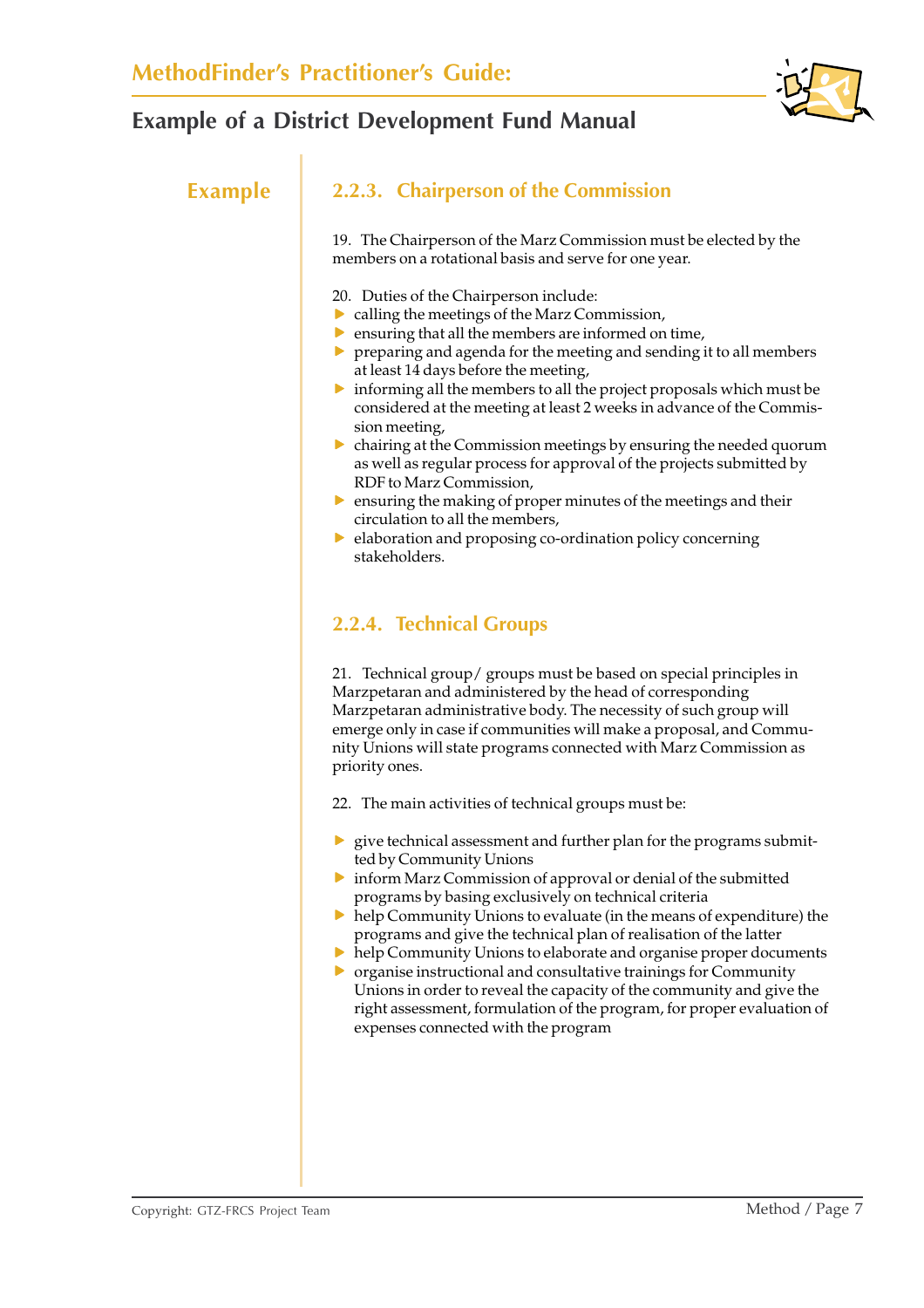

#### **Example 2.2.5. Internal Monitoring (control)**

- 23. The internal monitoring implemented by the Marz commission must:
- $\triangleright$  ensure the proper implementation of the laws and orders in various stages of implementation of Marz commission programs
- $\triangleright$  submit proposal to general meeting of community unions on organisation of internal audit.

### **2.2.6. Technical assistance**

- 24. External advisory support is needed to:
- $\blacktriangleright$  elaborate and carry out the institutional policy;
- $\triangleright$  advise the Community Unions and the Marz Commission on the issues of institutional development of the Fund;
- $\blacktriangleright$  support the plan of the operation procedures;
- $\blacktriangleright$  assist in fund raising;
- $\triangleright$  support the plan of a monitoring system to be in accordance with the process of programme management;
- $\blacktriangleright$  include good practices from other experiences.



## **3. BASIC SOCIO-ECONOMIC ACTIVITIES ELIGIBILITY AND TARGETING**

### **3.1. ELIGIBILITY AND PURPOSEFULNESS**

### **3.1.1 Eligible subprojects**

25. With the help of grants RDF will promote and finance the establishment and rehabilitation of basic socio-economic development projects and social services, including income and creation of work places. All activities will be based on the needs of local population and will meet the following key objectives:

- $\blacktriangleright$  the fund will finance and cover only investment expenditures listed as eligible projects on the menu,
- $\triangleright$  projects must benefit the poor and vulnerable in the focus areas and targeted population groups,
- $\triangleright$  submitted project proposals must be presented for discussion and research to Community Unions,
- $\triangleright$  projects must be socially, technically and economically acceptable and viable
- $\blacktriangleright$  maintenance of projects must be guaranteed by the communities,
- $\blacktriangleright$  projects must be sustainable.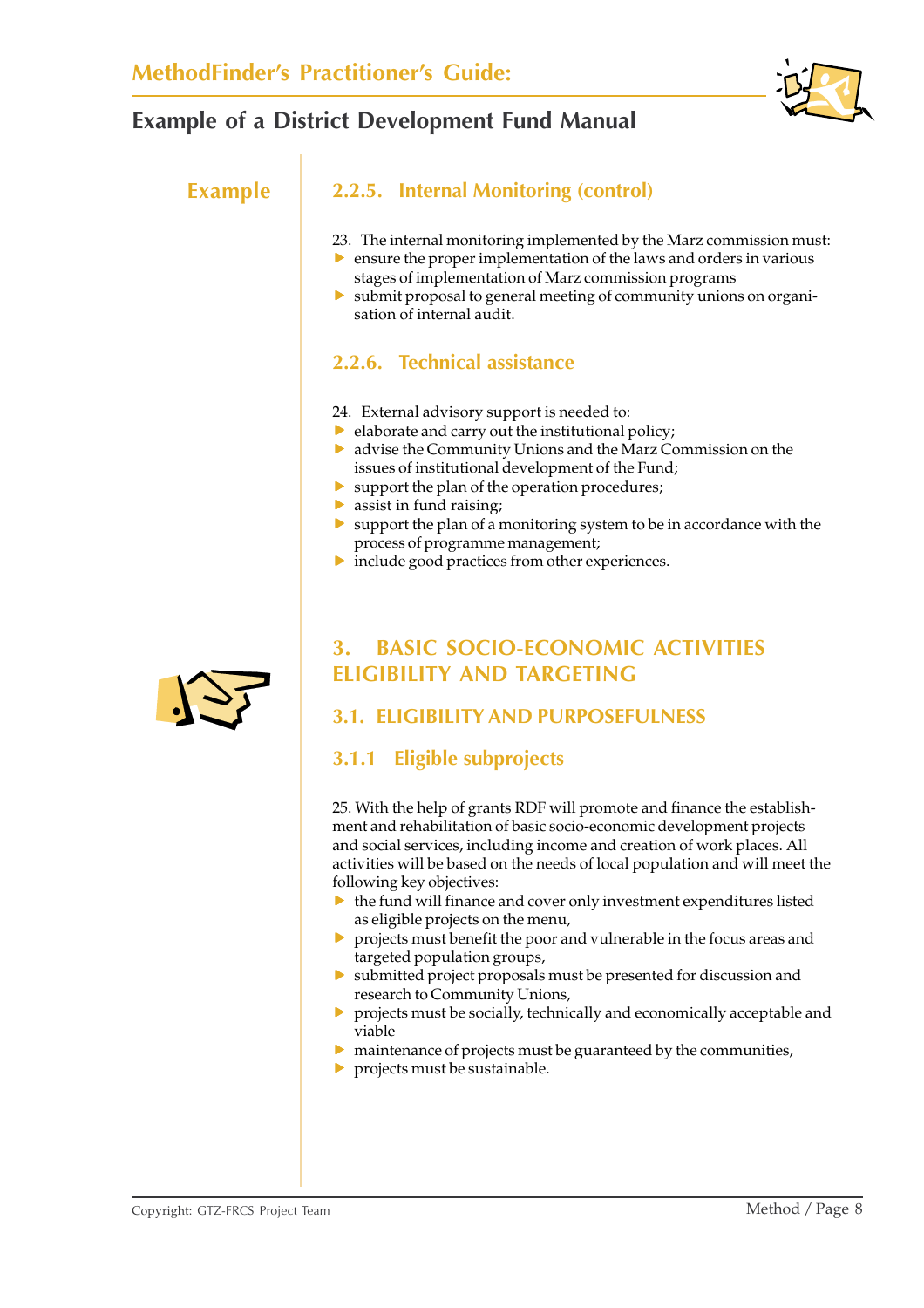

**Example** 26. Improvement and development of income and employment opportunities and provision of basic social services for the poor and vulnerable must take place in the following fields:

- $\blacktriangleright$  Agriculture,
- $\triangleright$  Drinking water,
- $\blacktriangleright$  Educational buildings,
- $\triangleright$  Roads,
- $\blacktriangleright$  Irrigation,
- $\blacktriangleright$  Culture.
- $\triangleright$  Small and medium enterprise development,
- $\blacktriangleright$  Capacity building,
- $\blacktriangleright$  In the fields of other social services

27. RDF will not finance private works, especially if they already operate.

- 28. Menu of eligible projects could, for example, include:
- $\triangleright$  In the field of agriculture: training, seed production, fruit and multipurpose tree production, erosion control, production of livestock (domestic animals), marketing activities.
- $\triangleright$  In the field of small and medium enterprise development: training and assistance in establishing small businesses, marketing activities.
- $\blacktriangleright$  In the field of material infrastructure, including water supply, sanitation, irrigation, buildings, community roads (no highway): it assumes the establishment, enlargement and rehabilitation of systems for public health and water supply, and for the latter the most important task is to avoid loss of water, as well as water supply for animals. It also includes construction or rehabilitation of small paths and bridges, rehabilitation of small irrigation systems, as well as other communal infrastructure.
- 29. The following will not apply for the fund:
- $\triangleright$  Construction of administrative buildings,
- $\triangleright$  Construction of religious buildings,
- $\blacktriangleright$  Infrastructure which carries out personal domestic services.

30. Those social services which were not mentioned above will be financed only in case of preliminary approval by the Marz Commission.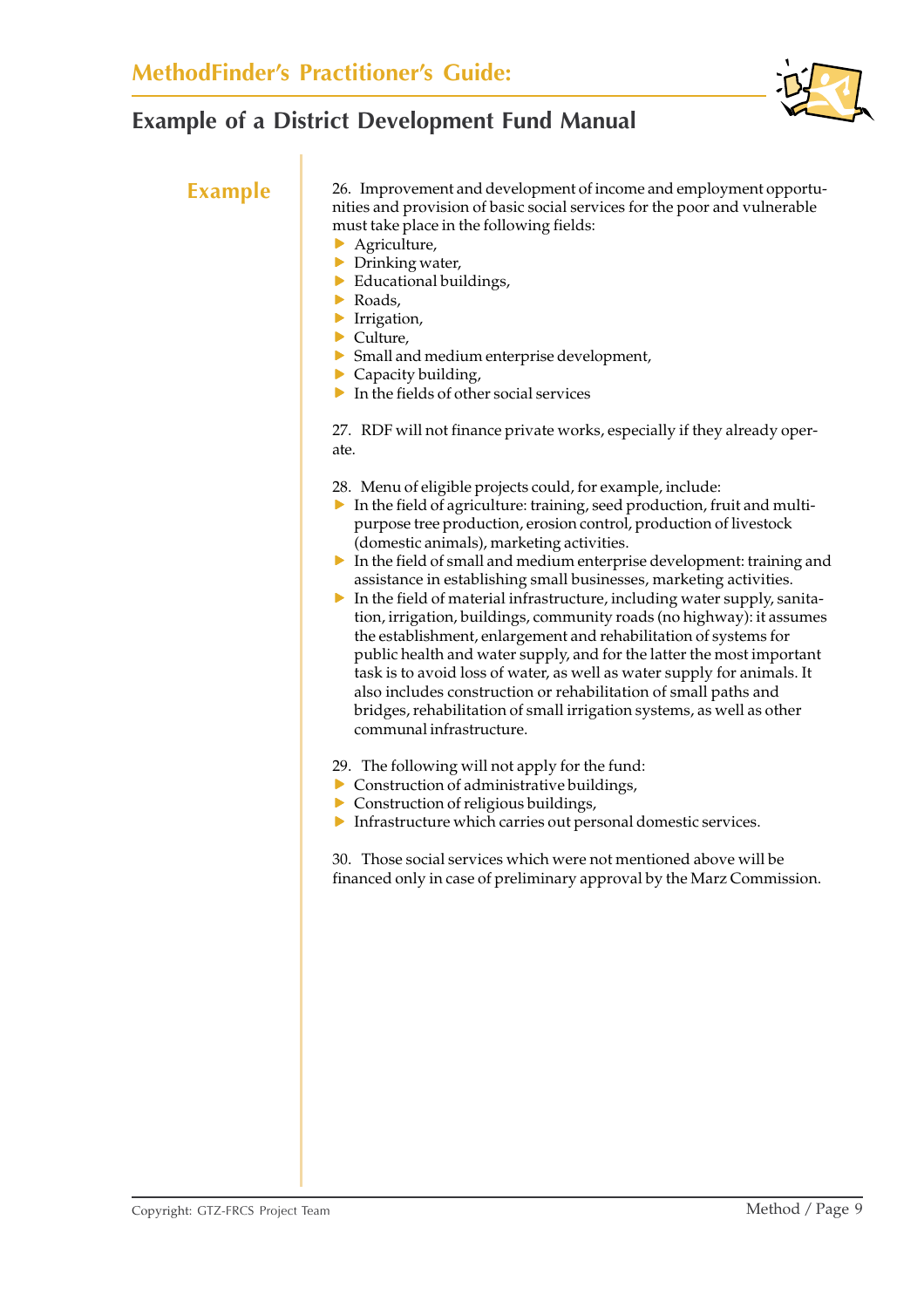

**Example** 31. Average size of the project:

- $\triangleright$  In order to promote decision-making at local level and local governance, the Fund does not foresee the limitation of values of the programs, and the money intended for personal subprojects is limited to \$US 3000.
- $\triangleright$  The list of projects approved by the Community Union must be sent afterwards to Marz Commission in informative order.
- $\triangleright$  Objections of the Commission must be considered jointly by at least three members of the Commission (e.g. one representative from the Community Union, one from Marzpetaran, and one from donor organisation).
- $\triangleright$  Larger programs which will require more financial inputs than those mentioned must be additionally discussed in order to reveal the level of their advantage. In order to approve these projects they will require the opinion of Marz Commission, and the Commission will decide on the limits of financial input.

32. The limits can be renounced if several villages combine to carry out one project. In this case the Community Union can decide to raise the limit according to the number of villages which participate in the joint project.

33. Under no circumstances the project can be divided into several graded steps for avoidance in exceeding the maximum limit determined above.

34. The projects must be simple, evade administrative complexity and completed in one year. In some cases more time period can be provided for realisation of the program if it will be based and approved by Marz Commission.

35. The Fund foresees also private inputs of the community. This need is explained by the fact that the community must prove that the expenses mentioned in the program are not artificially exceeded and that the subprojects will continue to operate even if the period of the Fund will expire. The least limits of input assume that:

- $\blacktriangleright$  the overall financial input foreseen for the program is at least 10%, and
- $\triangleright$  at least 2% of the input must be in cash. The rest of the sum can be in kind as labor, materials and so on.

36. Communities cannot use funds from other projects financed by donors or funds in order to make up the contribution to the project. Money, labour and materials must be provided by community residents themselves.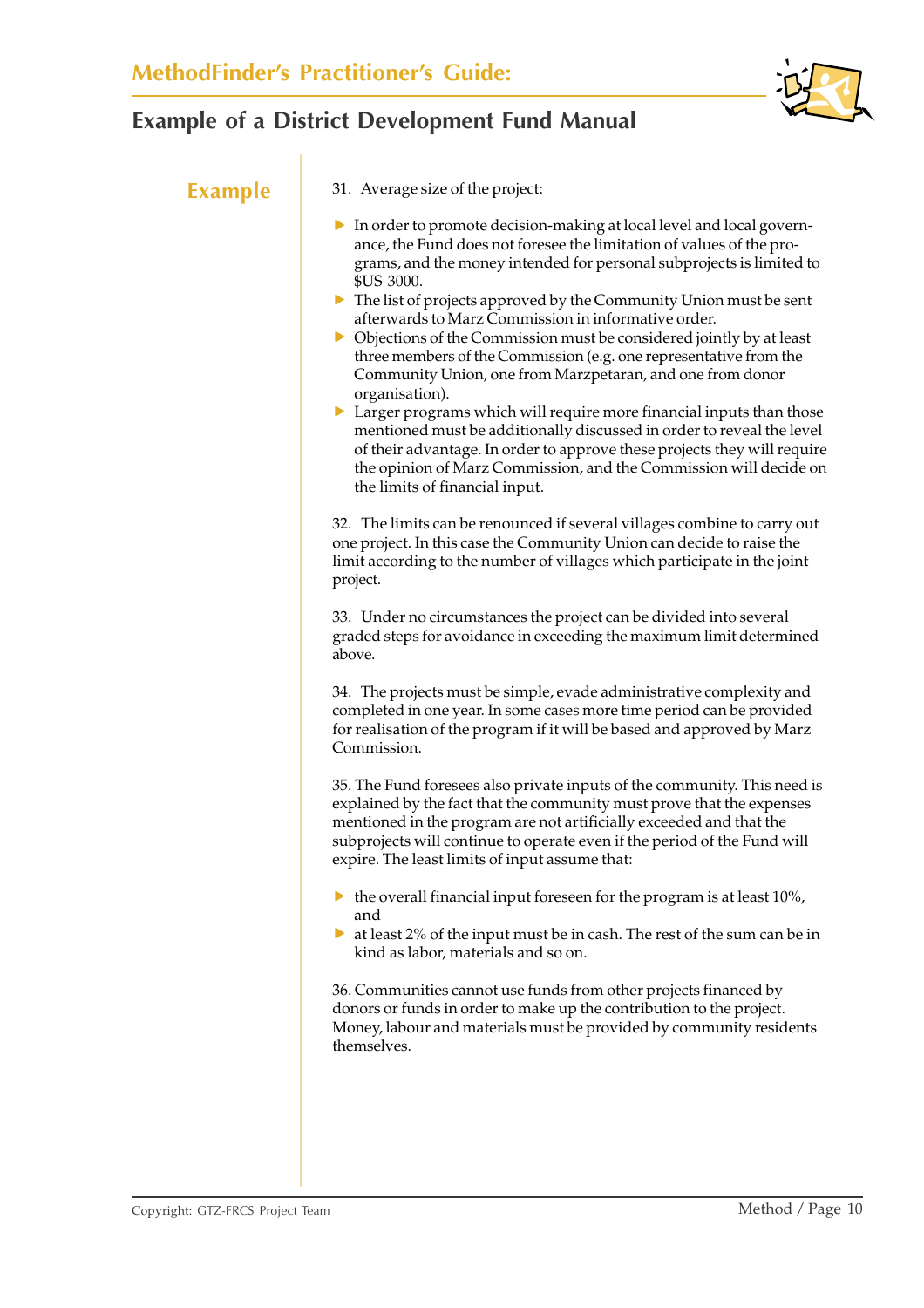

## **Example 3.1. PROMOTION**

### **3.2.1. Development groups of the Communities**

37. These are the groups which consist of a group of persons or families, that suffer from common problems (shortage of food, poverty and so on), possibly share the similar tenseness, such as lack of access to production resources (land, credit), who share the common interest to "solve their problems by themselves" and who show a form of joint decision-making in a territorial unit (i.e. several villages or groups of houses which join together).

## **3.2.2. Mobilization of development groups**

38. A development group in a community is considered to be mobilized when it is in a position when it can organisationally, administratively and socially evaluate its own potentials and constraints in development, formulate and carry out measures which will allow achieving planned objectives. Communities are responsible for their own development and sometimes various development governmental and non-governmental organizations may render help.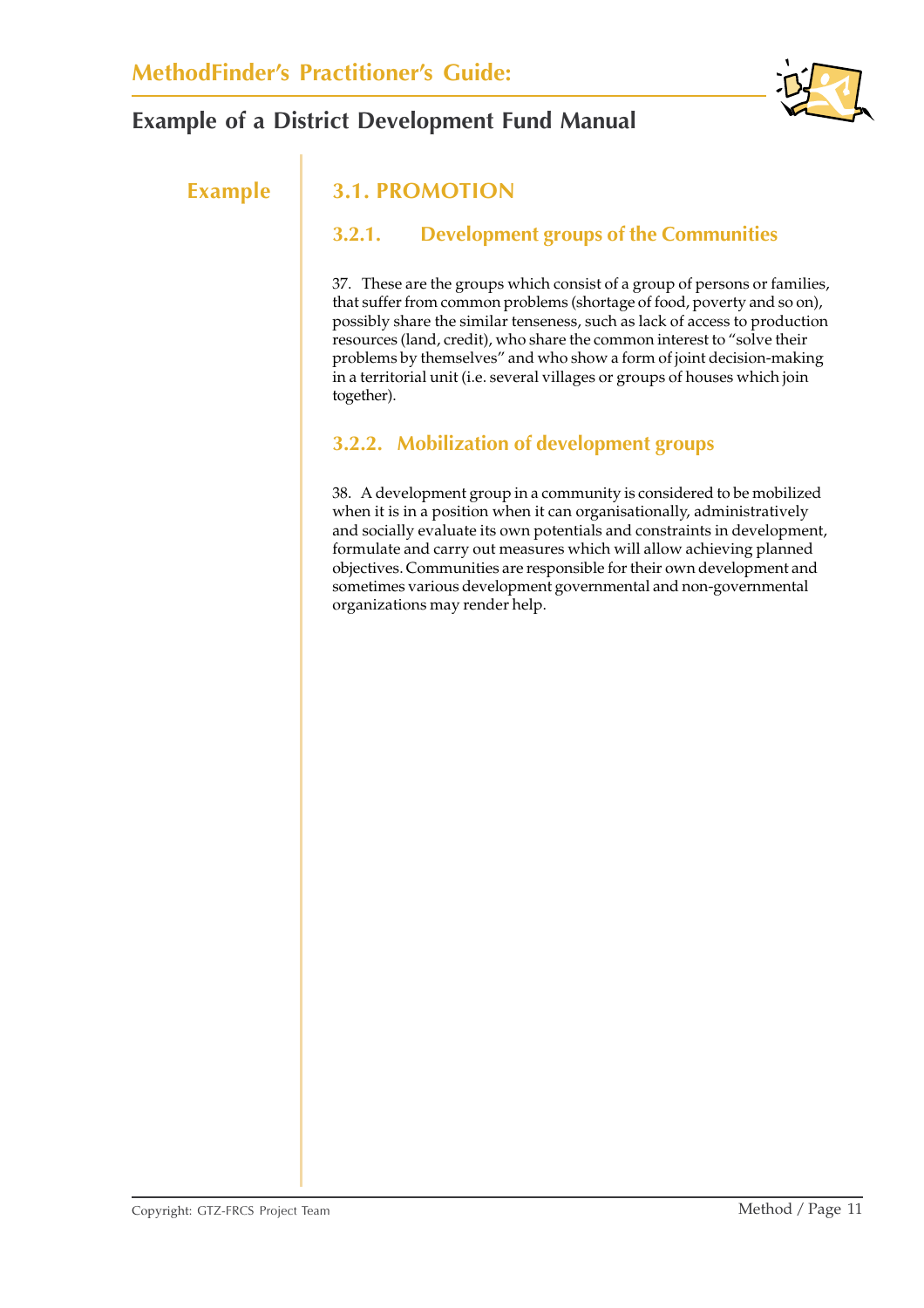

**Example** Table 2 shows different steps of mobilization – from embryonic to mature.

**Table 2: Mobilization from embryonic to mature**

| Nr             | <b>Criteria</b>                                                                                         | Stages of mobilization of village groups from e<br>mbryonic to maturity request projects, th<br>e selection criteria |                |   |   |   |
|----------------|---------------------------------------------------------------------------------------------------------|----------------------------------------------------------------------------------------------------------------------|----------------|---|---|---|
|                |                                                                                                         | $\overline{1}$                                                                                                       | $\overline{2}$ | 3 | 4 | 5 |
| $\overline{1}$ | Was formed and has an organisational structure                                                          | ✓                                                                                                                    | ✓              | ✓ | ✓ |   |
| $\overline{2}$ | Has regular meetings as a group                                                                         |                                                                                                                      |                |   |   |   |
| 3              | Participated in basic training course in<br>organisational, institutional and administrative<br>methods |                                                                                                                      |                |   |   |   |
| 4              | Was trained in techniques for joint planning and<br>implementation                                      |                                                                                                                      |                |   |   |   |
| 5              | Carried out an assessment of problems and<br>potential and planned a small development<br>project       |                                                                                                                      |                |   |   |   |
| 6              | Realised a small development project with the<br>help from outside                                      |                                                                                                                      |                |   |   |   |
| $\overline{7}$ | Independently planned and carried out<br>development project                                            |                                                                                                                      |                |   |   |   |
| 8              | Regularly maintain development projects which<br>were completed by the group                            |                                                                                                                      |                |   |   |   |
| 9              | Established a maintenance fund for socio-<br>economic infrastructure                                    |                                                                                                                      |                |   |   |   |
| 10             | Regularly maintain accounts                                                                             |                                                                                                                      |                |   |   |   |
| 11             | Started group savings and loaning system                                                                |                                                                                                                      |                |   |   |   |
| 12             | Developed and jointly agreed on a Village<br><b>Action Plan</b>                                         |                                                                                                                      |                |   |   |   |
| 13             | Started independently carrying out stages of<br><b>Village Action Plan</b>                              |                                                                                                                      |                |   |   |   |
| 14             | Regularly audited accounts                                                                              |                                                                                                                      |                |   |   |   |
| 15             | Independently handled money and guaranteed<br>the payment of contractors                                |                                                                                                                      |                |   |   |   |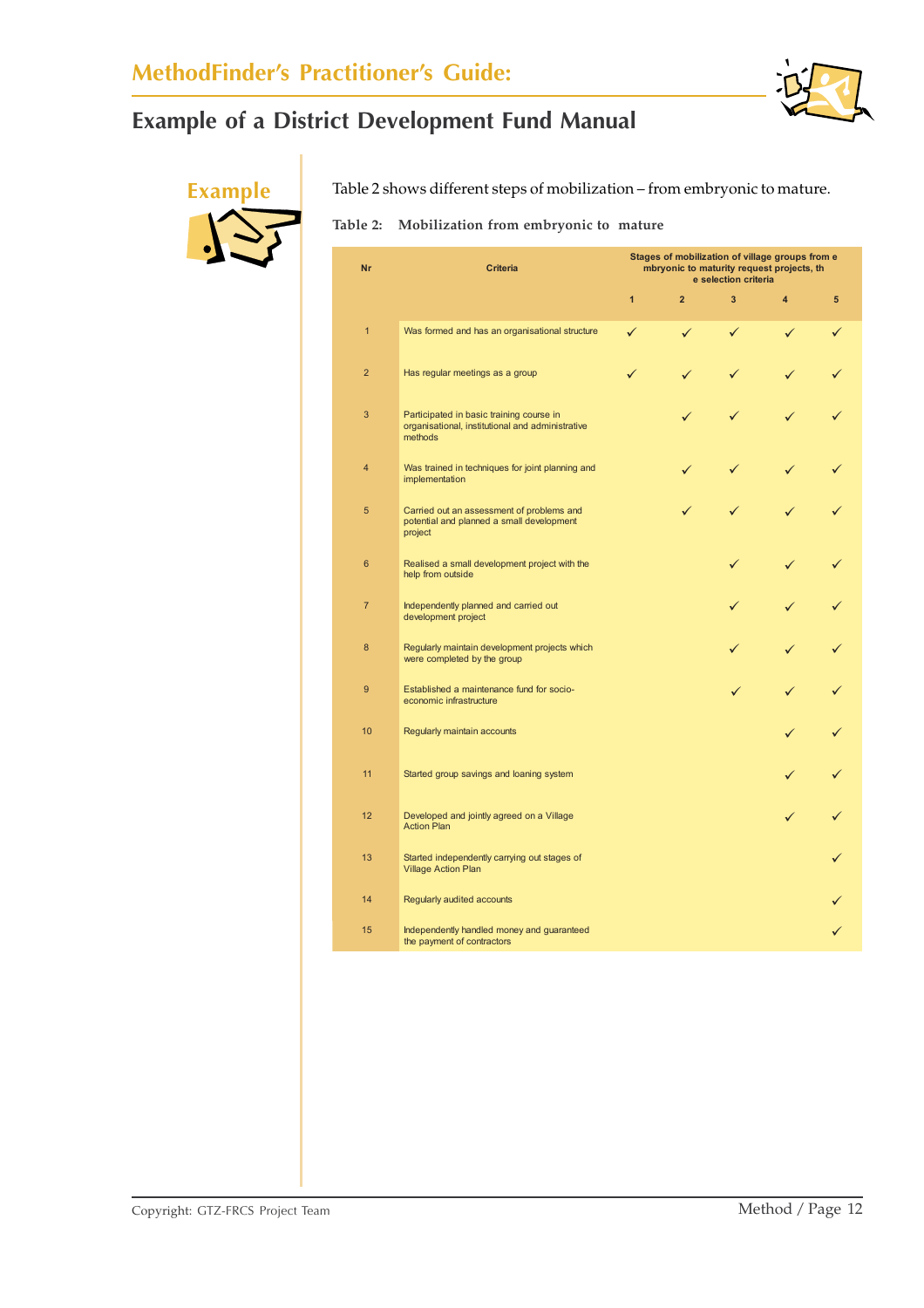

## **Example 3.3. APPROVAL/SELECTION OF THE PROGRAMS**

### **3.3.1. General principles**

39. Development projects must be accepted by the beneficiaries of realisation results i.e. people who live in the community.

40. Approval assumes a joint process between residents and local authorities (heads of communities and town councils).

41. The procedure of program admission must have two steps: The Community Union must provide information on how and by when the projects must be submitted to union for discussion. The Community must carry out the preliminary evaluation of the programs and prioritises them according to criteria which are determined in this manual. The proposals will admitted only if they will correspond to the standards listed in the end of the manual. The criteria for BCU table are attached.

#### **3.3.2. Provision of information**

42. The Marz Commission, Community unions must provide the information to local communities through Community Unions. The information provided will allow the communities to have a notion on the terms of presentation of an application for programs, selection criteria for the program, terms of financing (financial contributions of the communities, program maintenance obligations and so on). The information will be provided both as a simple brochure, and at village or community meetings. People who live in villages and towns can submit written project proposals through members of the union or village mayors. (See Figure 2)

### **3.3.3. Initial project selection by communities**

43. Preliminary presentation of the programs can be organized in the following way: a public meeting of community/village can be held and make a joint decision about programs which are priority ones for residents in order to submit them to Community Union.

44. In the process of programs evaluation the community must prioritize them according to the following criteria (each Community Union must assess these criteria by choosing such criteria which are more appropriate for its needs and requirements):

- $\triangleright$  overall number of community residents who benefit from the program
- $\triangleright$  overall number of residents who benefit from the program
- $\triangleright$  investments carried out by residents (money, labour, material)
- $\triangleright$  investment expenditure per each person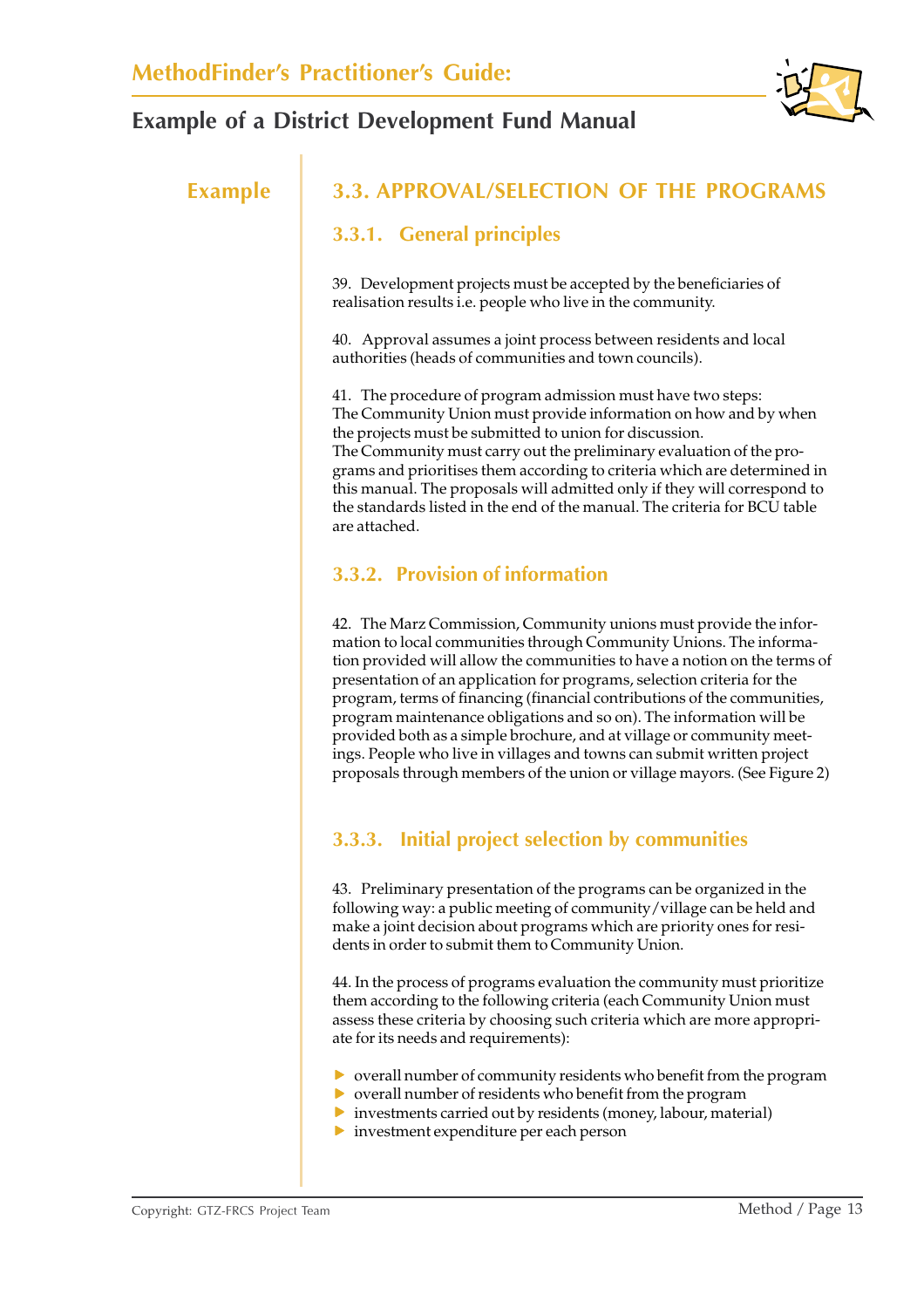



- **Example Figure F** program investment in the process of poverty reduction
	- $\triangleright$  number of communities which are engaged in the program
	- $\triangleright$  program investment in the process of local capacity building
	- $\triangleright$  maintenance expenditure for the program
	- $\triangleright$  number of program indirect beneficiaries
	- $\triangleright$  possibilities for distribution of the program at regional level
	- $\blacktriangleright$  protection of environment
	- $\triangleright$  general benefit expected from realization of the program

45. Report of the meeting will be attached to the application of the project.

## **3.4. POSSIBILITY RESEARCHES & FINAL SELECTION CARRIED OUT BY COMMUNITY UNIONS**

#### **3.4.1. Possibility**

46. Since the programs correspond to the abovementioned criteria and don't exceed the sum which is foreseen for each program (\$US 3000) there will be no need to study technical possibilities in order to realize them. There will be no need for such assessment also if the programs will correspond to approved standards and "fall" within the limits of determined sum.

47. Those programs which will exceed the determined financial limit and will have technically complicated nature will be subject to additional discussion.

48. Additional study (including technical, financial, and social and poverty aspects) will be carried out on the basis of the program which is submitted by community and assessed and approved by Community Union. This process assumes the following steps:

- $\triangleright$  a technical specialist will visit the community presented in program in order to make sure that the selection of the program is correct
- $\triangleright$  a general meeting at community level will be called in order to discuss questions concerning program project, the means for realization,  $\triangleright$  financial investments and maintenance
- $\blacktriangleright$  the application will be certified, well-founded and the technical and financial information will be added to it.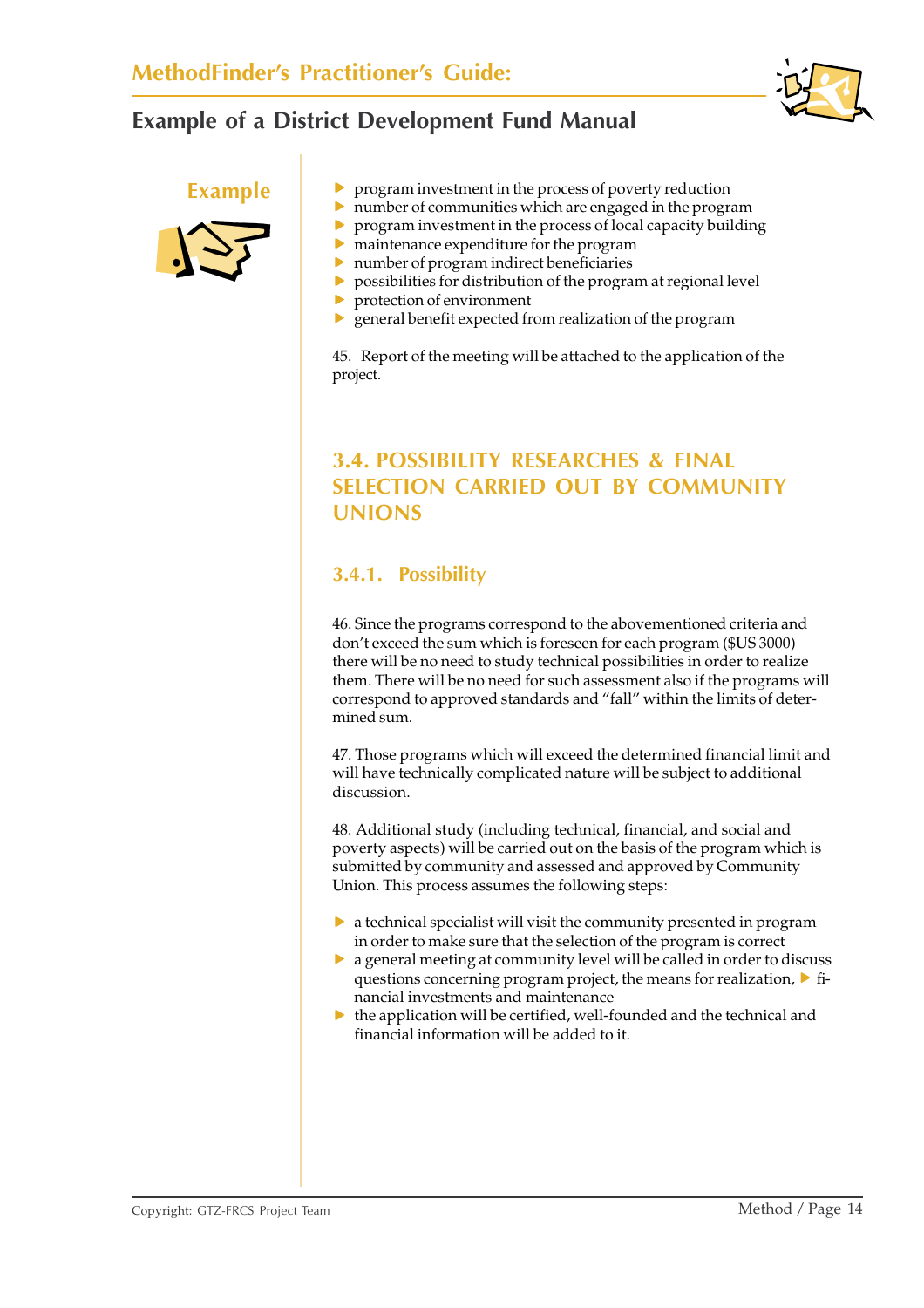

**Example** 49. Technical possibilities. The technical group of Marz Commission will visit the community/village presented in the program in order to confirm the technical basis of the program, possibilities and usefulness. For this matter the following must be clarified:

- $\blacktriangleright$  Current status of socio-economic infrastructure,
- $\triangleright$  Description of subproject works
- $\blacktriangleright$  Number of users
- $\blacktriangleright$  Basic restrictions
- $\triangleright$  Any issues concerning land ownership and related to the project
- $\blacktriangleright$  Main types of the works
- $\blacktriangleright$  Estimated expenditure based on standard prices
- $\blacktriangleright$  Estimated maintenance costs
- $\blacktriangleright$  Rapid evaluation of influence on environment, and other.

50. Socio-economic possibilities: The technical group of Marz Commission will visit the community/village presented in the program in order to evaluate socio-economic possibilities of the program, including:

- $\blacktriangleright$  Local contributions.
- $\blacktriangleright$  Maintenance arrangements.

51. Form of project feasibility: After the visit and meeting in the community the corresponding engineer will draw up the document (form) on project possibilities including:

- $\blacktriangleright$  Technical data and cost
- Realisation and maintenance activities of the program
- $\blacktriangleright$  Financial contributions of local people
- $\triangleright$  Other contributions
- $\blacktriangleright$  Final decision on project feasibility
- $\triangleright$  Recommendations foreseen for Marz Commission and so on.

52. If realization possibilities for the program are feasible then the project proposal will be signed by both community and the engineer.

53. Afterwards the program will be sent to Marz Commission for final conclusion.

### **3.4.2. The selection carried out by Community Unions**

54. The selection of the programs which are considered for discussion is accepted by Community Union. This process takes place twice a year.

55. The selection must be carried out in the following way. First Community Unions must make selection. Small-scale programs which do not exceed the abovementioned limits can be approved and operated by Community Unions. Larger programs must be evaluated according to their priority and sent to Marz Commission for discussion.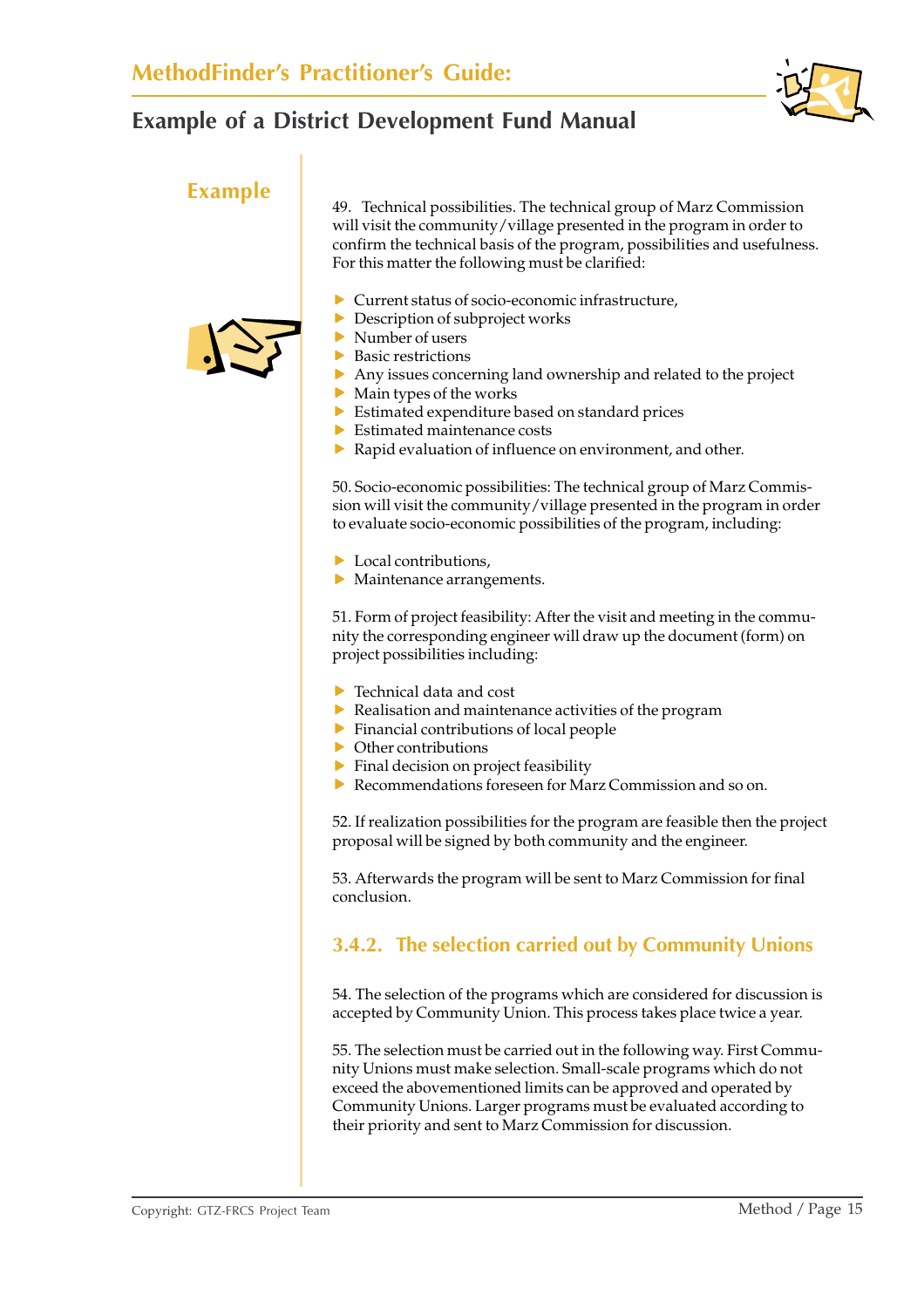56. The programs must be approved in the period of two weeks after their submitting to Community Union or Marz Commission.

57. In order to approve the programs submitted both to Community Union and Marz Commission they will need consent of the simple majority of participants in the sittings.

### **3.5. CONTRACT**

58. After selection of the program parties conclude a contract. In case of large-scale programs (after approval of Marz Commission) it is concluded between Community Union and the head of corresponding community. The contract determines terms of cooperation and relationship between parties.

59. From the part of Community Union the contract is signed, if, the community will transfer 2% of the total sum intended for investment as prepayment to the account of Community Union.

- $\triangleright$  The group which is a beneficiary of the Fund is formed and operated
- $\triangleright$  before the start of the program the financing of expenditure connected with operation and maintenance is ensured
- $\blacktriangleright$  The availability of investment carried out by community is confirmed by an act

### **3.5.1. Community group for programs implementation**

60. From the point of view of representation all the participating parties must be included in program implementation groups and they must be balanced (gender equality, and so on). The head of the group must be elected by participants. In case of planning collective infrastructure (i.e. small programs for irrigation or water supply) the group in its turn must form a commission which will protect interests of users.

61. During the preliminary stage of program implementation the group accepts the responsibility for provision of investment which is required for community (financial or other).

### **3.5.3. Maintenance and operation plan**

62. Tasks concerning maintenance are to be agreed upon at the preparation stage before the start of approved program financing, and be determined by the agreement concluded between Community Union and community.

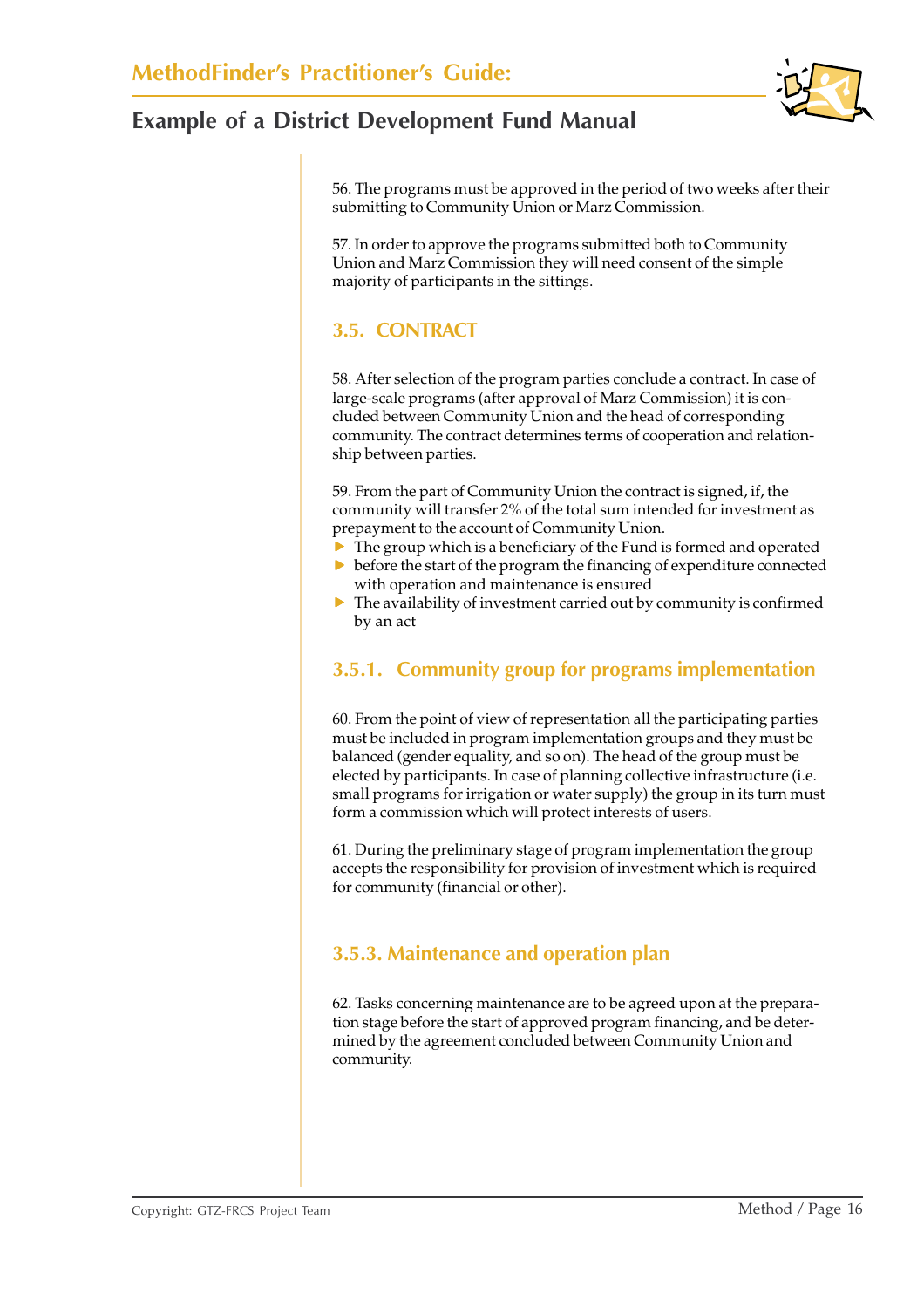

#### 63. The maintenance and operation plan will include:

- $\triangleright$  Description and frequency of maintenance (repair)
- $\blacktriangleright$  Requirements for labor force for realization of works
- $\blacktriangleright$  Annual cost
- $\triangleright$  Where applicable fees must be collected in order to cover at least the operation and maintenance cost.

#### **3.5.2. Other sources for financing**

64. In such cases when the program has additional financial sources, it is assumed that corresponding head of the organization also must sign the contract.

### **3.6. Realisation of the program**

#### **3.6.1. Supply**

65. The supply of materials, property, services, and other which fall within total cost of the program is realised in the following way:

- $\triangleright$  in the limits up to 0.8 millions of drams /for goods of the same name/ the supply are provided by local means, without any formalities.
- $\blacktriangleright$  limited tender in the limits of 0.8 millions-1.5 millions drams: at least three organisations must submit cost projects which must be stated in documents
- $\triangleright$  in the limits of 1.5 millions-3 millions drams: the process of tender must be registered in documents, at least three organisations must be engaged, detailed description of projects must be submitted in written form for discussion, the assessment of the tender must also be registered , written contracts must be prepared, invoices and receipts must be presented.
- $\triangleright$  in case if the sum is over 3 million drams: tender documents and projects submitted by consultants, tender evaluating reports, reports concerning evaluation of participants' projects, projects of contracts, contracts with consultants and so on (all these must be first of all approved by Marz Commission and donor).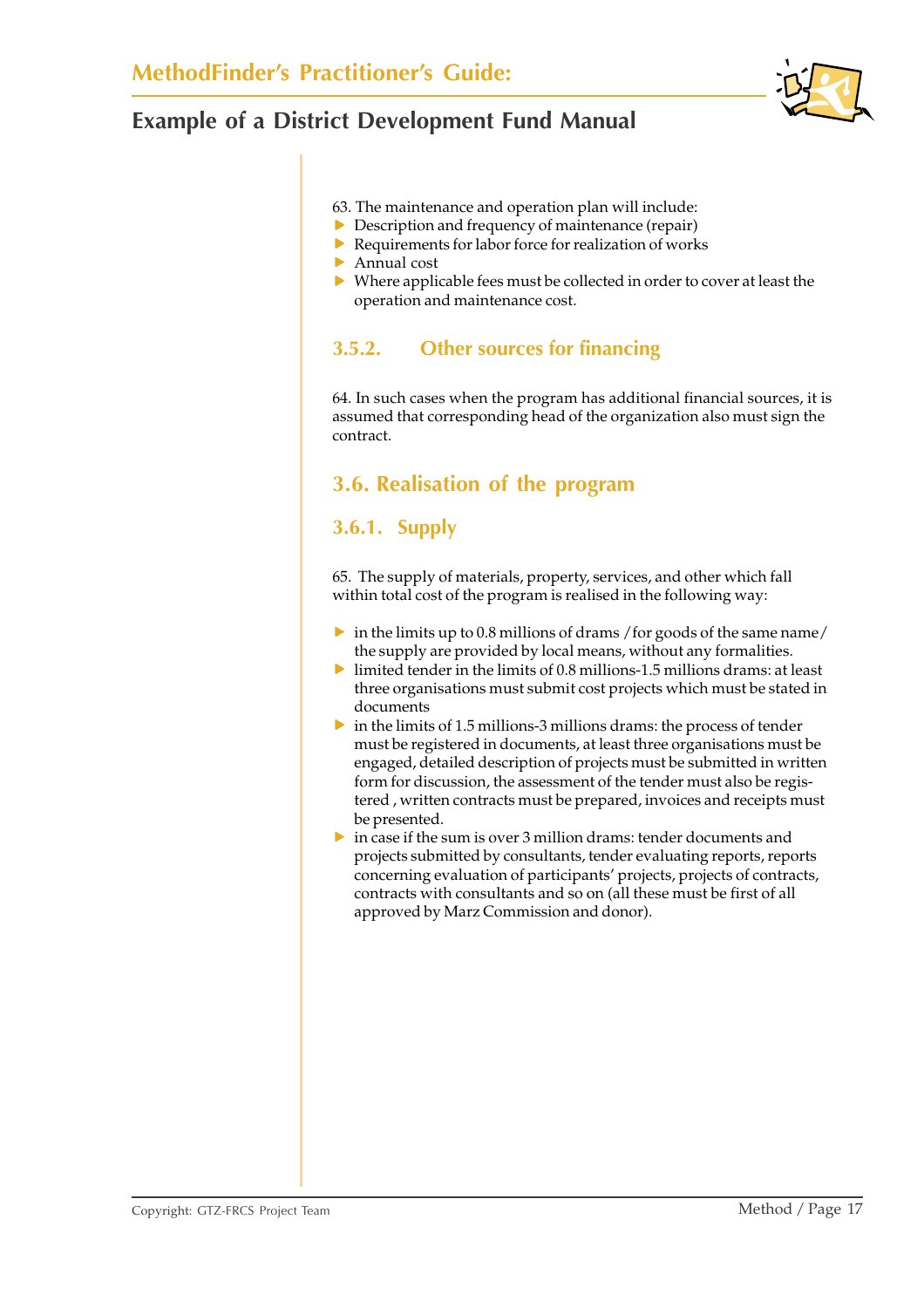

### **3.6.2. Contracts with consultants**

66. In order to select consultants or consulting companies priority aspects are their knowledge, experience, the level of submitted proposal.

67. If provided consultation services exceed 20000 drams the following steps are implemented:

- $\blacktriangleright$  the needs, terms and approximate expenses (cost) are evaluated
- $\triangleright$  a brief list of consultants is prepared (not less than three)
- $\triangleright$  consultants are invited to present proposals (including on technical questions and expenses)
- $\triangleright$  Marz Commission creates a special committee which must evaluate and systematize these proposals
- $\blacktriangleright\;$  the committee in its turn submits the proposals which were highly rated to the Commission in order to approve them
- $\blacktriangleright$  the payment is made only after the final result of the works is received, and it must be accepted by corresponding technical union and Marz Commission.

68. Limited local tenders must be carried out on the basis of legislation of the Republic of Armenia.

### **3.6.3. Supervision**

69. The groups which carry out the project are responsible for its technical supervision.

70. In such cases when the works connected with the program are of complicated nature a supervisor can be appointed. The supervisor of infrastructure program must be an engineer or architect, and qualified person who will have a corresponding qualification will be the supervisor for (training) project.

#### **3.6.4. Payment**

71. Payment /materials/ is given to the party which concludes contract (that is the head of the community or organisation which concluded contract).

72. The participant to the contract must have a bank account.

73. Payment made from community investments must be registered (the proof will be the original of bank registration) until payment carried out by Community Union.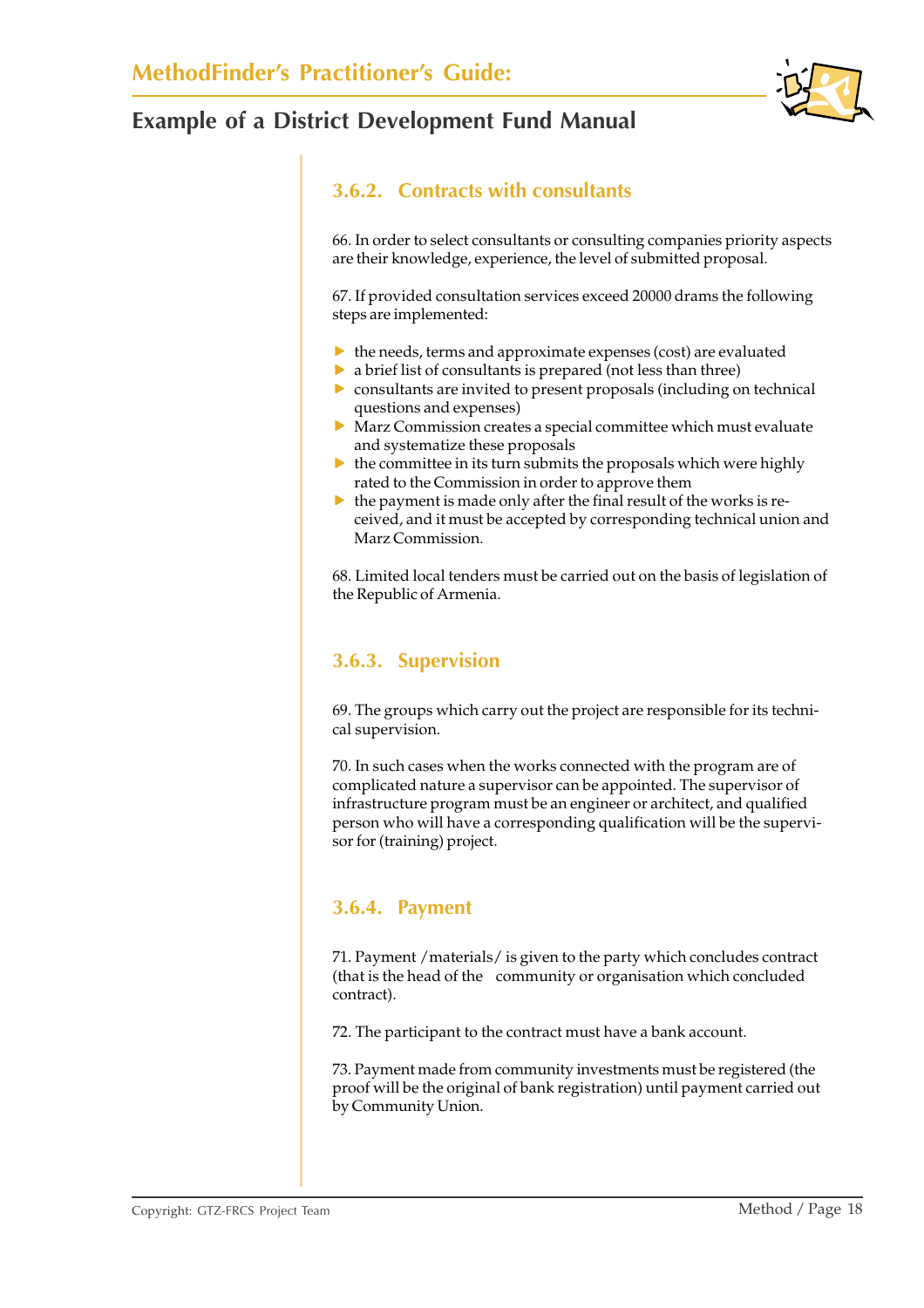74. Supply of money /material/ from running account requires presence of at least two persons who signed the contract.

75. Reports must be discussed in community/group at least twice a month.

76. Small-scale subprojects will receive three consistent payments / materials/ which will make up 40%, 30%, and 30% of contracted sum / correlation of supplied means may change depending on peculiarities/. The first payment will be made only after the approval of community investment.

### **3.6.5. Extra works**

As a general rule no works can be done in addition to the amount of works stated in the contract. The Community Union will not compensate any additional works unless

 $\blacktriangleright$  damages suffered in the consequence of natural disasters /forcemajeure - flood, earthquake, bombardment and so on/.

#### **3.6.6. Handing over of the program**

77. A site visit will allow inspecting the completed project. The completed project will be considered finished if:

- $\triangleright$  implementing party invites community meeting which will approve sufficient level of works being carried out.
- $\triangleright$  by memorial order it will be handed over to community as basic, balance property

### **3.6.7. Breach of contract**

78. The Community Union reserves its right to break the contract if the community group, enterprise or organization fails to carry out its duties or it turns out that the works cannot be properly implemented in due time and within the prescribed limits.

79. In these cases a detailed list of expenditures must be made and the goods and supplies which were already acquired will remain at the disposal of and on responsibility of Community Union until general meeting of Community Union will decide on their disposal.

80. Moreover, if failure of the program is caused by implementing group, intermediary enterprise or organization the latter lose their right for financing of CU and will compensate caused damages.

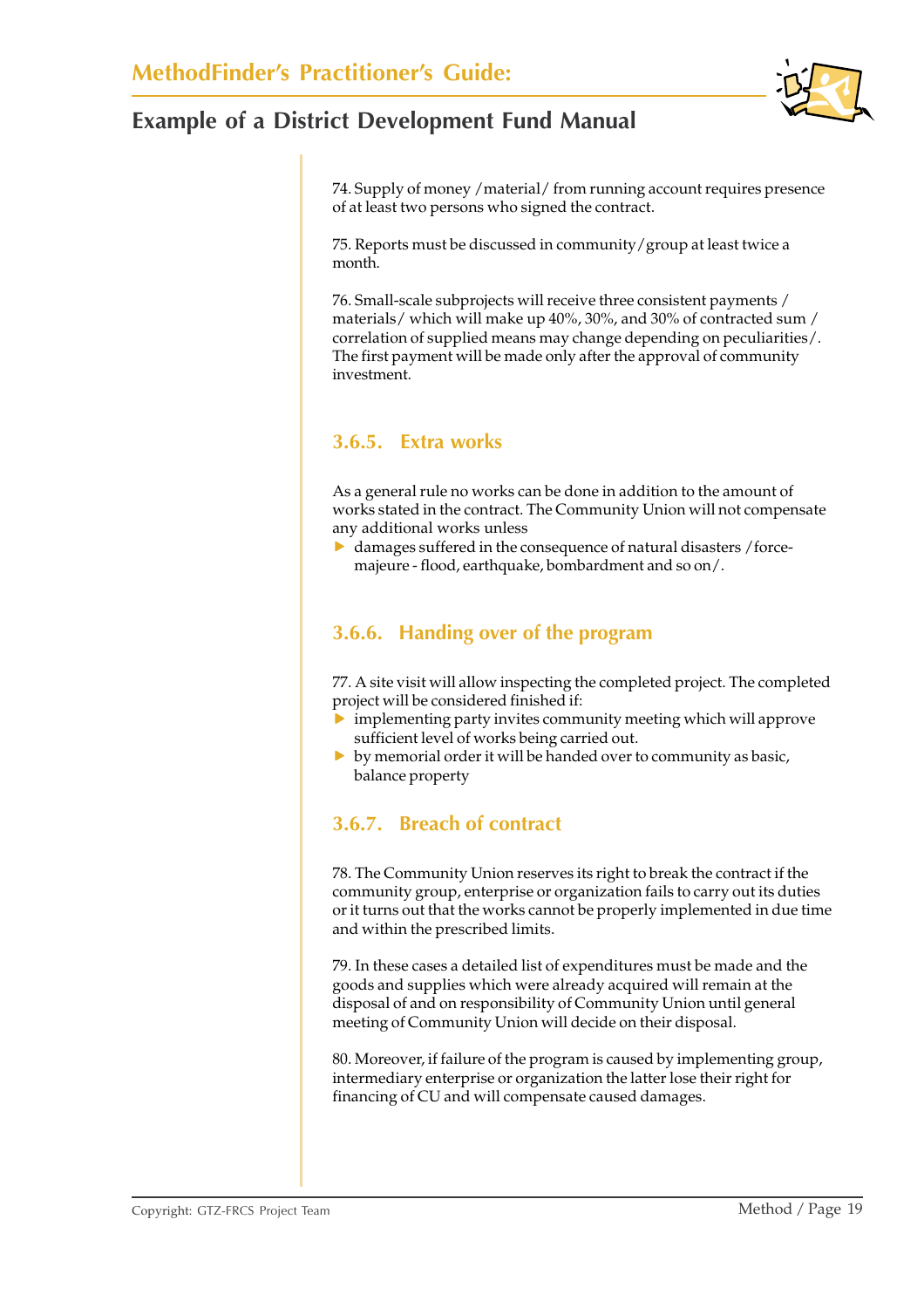

81. Possible sanctions:

- $\triangleright$  Legal proceedings will be initiated in case of failure of delivery at latest after declaration of 2 warnings
- $\blacktriangleright$  If small intermediary organizations will fail to carry out their duties or will carry out an incomplete work they will lose the right to participate in any contract concluded by CU
- $\triangleright$  Large intermediary organizations must deposit a bank guarantee which is equivalent to 30% of the total advance sum. In case of poor quality of works or other forms of negligence they will lose the sum.

82. The sanctions can only be applied with the consent of Community Union general meeting and/or all the participants to the contract must agree on sanctioning any contract partner.

### **3.7. SUSTAINABILITY**

#### **3.7.1. General**

83. Project sustainability is a key objective and requirement of CU. The supervisors of Marz Commission and investment organization must evaluate not only the ability of the community groups to promote high quality projects but their ability to assure maintenance of the projects as well.

84. After a project was completed and handed over Marz Commission and CU will continue to visit the site in order to verify that the program is being maintained. If it will turn out that the program has lost its sustainability and Community Union wasn't able to improve the situation, RDF will refuse to finance in the future any program foreseen in that area.

### **3.7.2. Community active groups**

85. These groups are RDF local (that is beneficiary of the program) communities must be responsible for realization and maintenance of the program. The main tasks of the aforementioned groups are:

- guarantee sustainability of the completed project
- $\triangleright$  when required assure the daily operation of the infrastructure
- $\triangleright$  when appropriate collect user fees for the proper level of operation and maintenance
- $\blacktriangleright$  when required create special fund for all the activities
- $\blacktriangleright$  settle any disputes and problems among the users.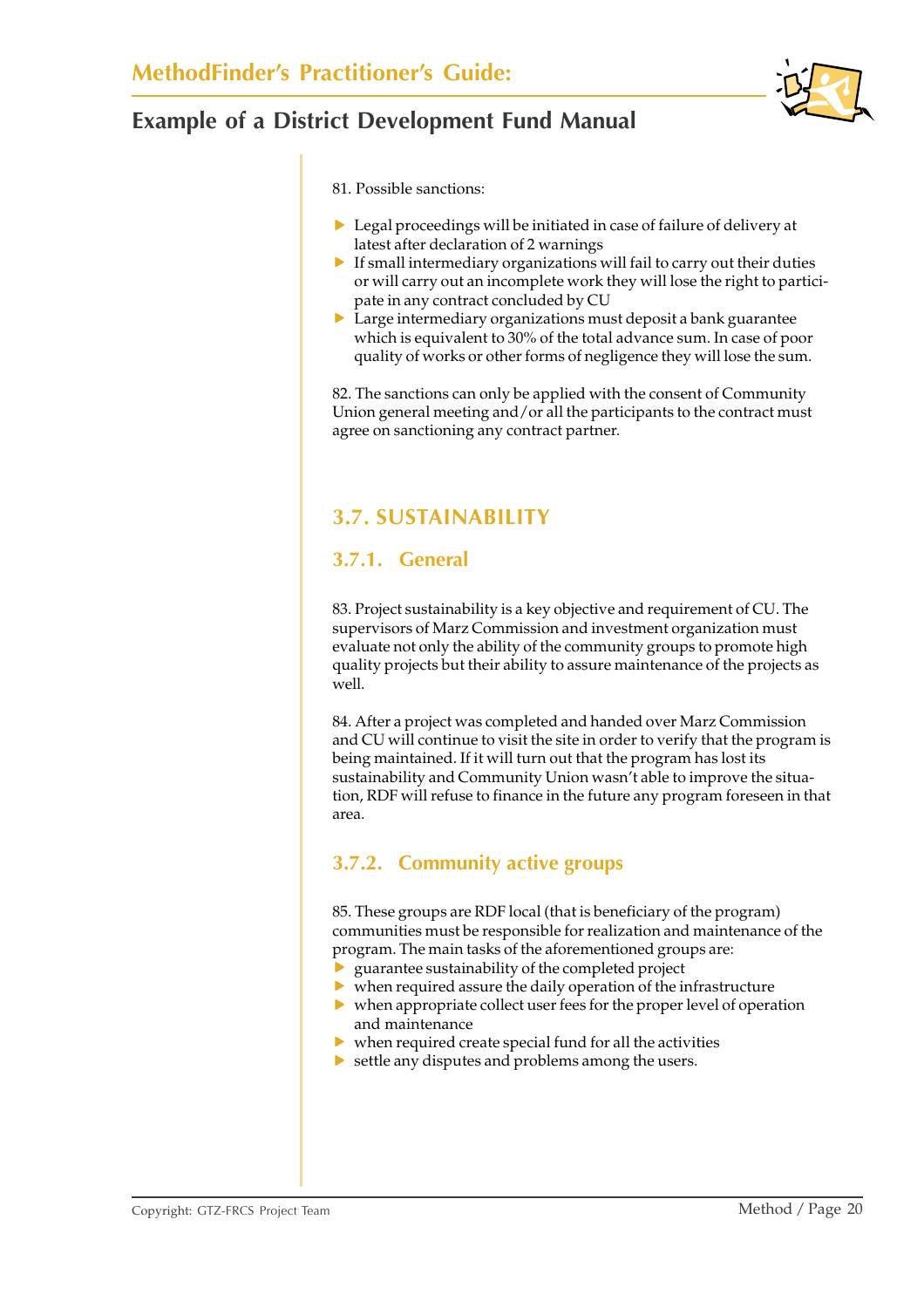

### **3.7.3. Maintenance fund**

86. If it is possible in order to finance annual operating and maintenance activities there may be established a special fund in accordance with maintenance and operation plan. Active group must implement the activity of this fund (2% of preliminary evaluated cost).

### **3.7.4. Emergency repair**

87. In some exceptional events CU may finance emergency rehabilitation and repairs of infrastructure. It can take place if the following conditions will apply:

- $\triangleright$  if the infrastructure was developed or rehabilitated due to financing of RDF,
- $\blacktriangleright$  the damages have been caused by unforeseen event and not by negligence, irresponsibility or incorrect use carried out by users.
- $\triangleright$  if repairs are beyond the financial and technical possibilities of groups,
- $\blacktriangleright$  if the group has sent a written order to Marz Commission, and it was approved by Community Union
- $\triangleright$  a plan of the repair works is made and concluded a contract upon according to the process determined above,
- $\triangleright$  if the group contributed at least 10% of the cost of repair works.



88. RDF will finance training which will allow strengthening and developing local capacity of community groups. The training must be directly related to food security, creation of job places and/or income or reducing poverty the solution of which stands at the core of the RDF.

### **4.1. Eligible activities**

#### **4.1.1. Training of community groups**

89. Besides all the mobilisation skills which the community will be trained in, they will also require training in other skills which require special practice:

- $\triangleright$  identification, planning and implementation of projects,
- $\triangleright$  monitoring and assessment of participants,
- $\triangleright$  organisation of project maintenance,
- $\triangleright$  collection of (user) fees
- $\triangleright$  procedures for community savings and loaning

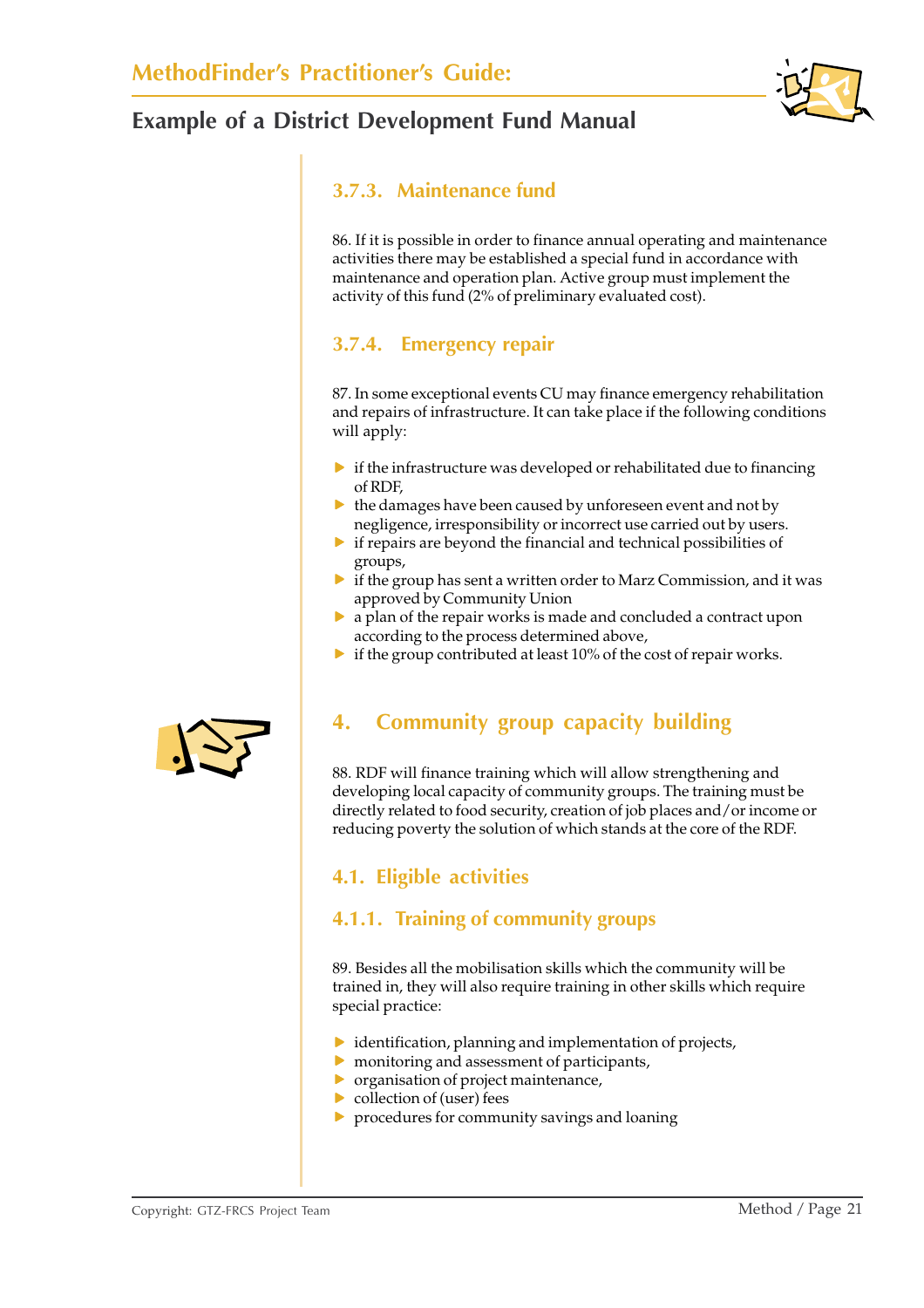

- $\triangleright$  organisation of community groups and associations (i.e. water associations, farmers' associations, and so on)
- $\blacktriangleright$  environmental improvements

### **4.1.2. Training of Community Unions**

90. The level of community trainings must be improved by trainings which will allow their more active engagement in decision-making process, will increase their administrative skills and level, will clarify their role and functional features in society

91. Community Unions will have a possibility to acquire skills which are needed for targeted activities, and owing to them it will be possible to organize more correctly their work with people.

92. Marzpetaran can be a participant in trainings, or an organizer or conductor of trainings. It is assumed that owing to this town and village residents will become self-reliant.



### **5. MONITORING**

93. The process of program realisation must be a subject to observance of all concerned participants which assumes in the end the evaluation of received results and the process of achieving the target.

94. Monitoring will focus on material and financial progress as well as their impact on the poor, unemployed.

### **5.1. INDICATORS**

95. In order to evaluate the development process the following indicators must be considered:

- $\triangleright$  reduction of poverty among the poor, particularly among poor women in community areas,
- $\blacktriangleright$  creation of employment opportunities,
- $\blacktriangleright$  reduction of food insecurity,
- $\triangleright$  increase of access of poor households to clean water,
- $\blacktriangleright$  the impact of RDF on increase of activity of women,
- $\blacktriangleright$  adoption of new technologies,
- $\triangleright$  environmental impacts and other dimensions of poverty,
- $\blacktriangleright$  number and types of projects which are financed,
- $\triangleright$  number of projects that are operational and were maintained one or two years after their completion,
- $\triangleright$  number of beneficiaries /users of improved basic social services, opportunities for increase of income (including micro enterprises),
- $\blacktriangleright$  increased capacity of communities,
- $\blacktriangleright$  average cost of each project and beneficiary/user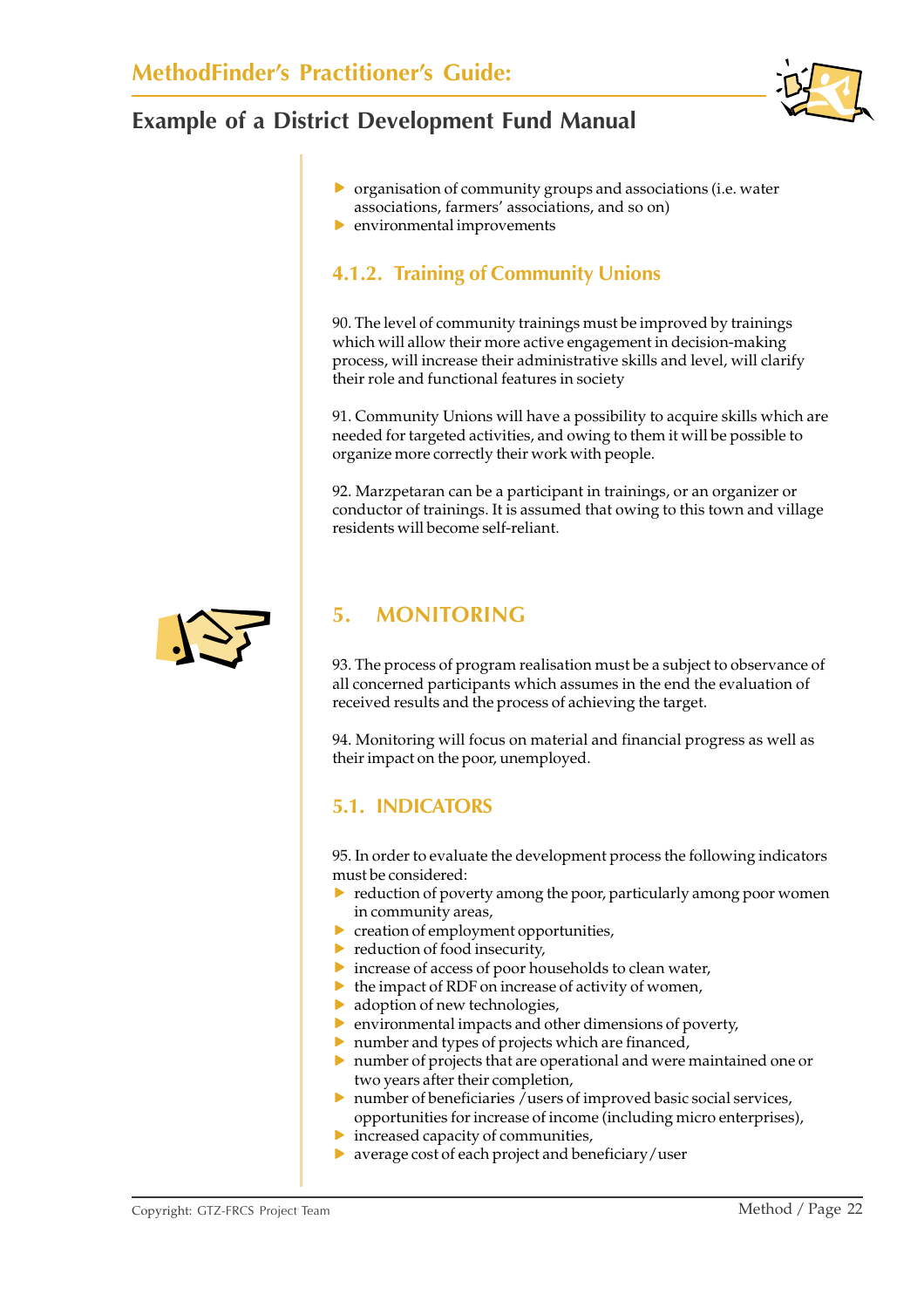

#### **5.2. REPORT**

96. CU must provide current and annual information to Marz Commission and other donor organisations. These reports must include:

- $\triangleright$  on the status of the project,
- $\triangleright$  on the payments,
- $\blacktriangleright$  number of applications which were received, evaluated, rejected, contracted upon,
- $\triangleright$  activities of capacity building, training and outreach (i.e. number and type of training, number and profession of trainees),
- $\blacktriangleright$  the cost for each category of activity,
- $\blacktriangleright$  the cost of projects for component,
- $\blacktriangleright$  the cost of projects for category of expenditure,
- $\blacktriangleright$  the cost of projects for source of financing,
- $\blacktriangleright$  summary of results of impact assessments,
- $\blacktriangleright$  main problems and complications,
- $\blacktriangleright$  recommendations on how to overcome them

#### **5.3. MONITORING AND EVALUATION OF QUALITATIVE IMPACT**

97. A simple monitoring system for qualitative impact is needed to be developed, and it will include a Management Information System which in its turn will consist of:

- $\triangleright$  basic technical, financial and socio-economic information concerning micro projects,
- $\blacktriangleright$  information on clients,
- $\triangleright$  cost indicators.
- $\blacktriangleright$  performance indicators

98. In order to observe the entire "chain of effects" from projects which were carried out to the changes in the living conditions of beneficiary groups there will be undertaken a trace of influence. This will allow formulation of opinions about probable correlation between contributions and expected modifications, demand and consumption of goods and on the basis of all this by revising the direct impact of each program, to decide which of these must be implemented.

99. At the micro level there must be carried out an examination and evaluation of the impact of program on community groups in the period of 3-6 months after completion of the project. At the macro level the examination and evaluation must be carried out in a certain target area one year after completion of a significant component of certain project in one targeted area.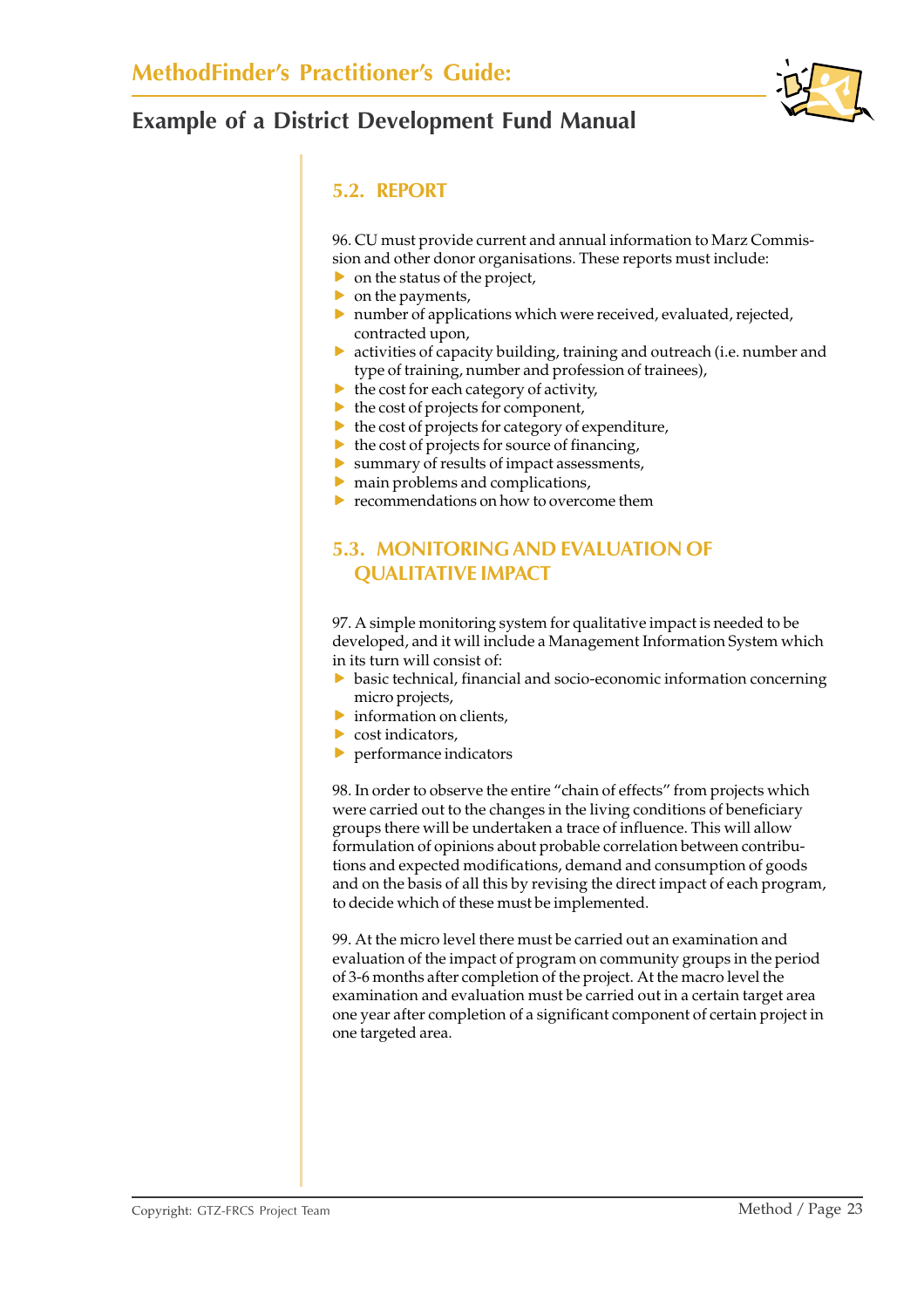



### **6. FINANCIAL AND ADMINISTRATIVE TASKS**

#### **6.1. SUPPLY**

#### **6.1.1. General principles**

100. All the works concerning supply of works, goods and services which must be used by RDF or any of its contracting partners must follow the procedures determined in the operational manual and must be aimed in achieving efficiency and economy. The accounting procedures will comply with national standards.

101. The body which takes care of financial and administrative questions of CU must be informed of all introduced and received resources as well as mobilization of additional resources as needed. CU will also be responsible for attraction of sums from internal and external resources in order to carry out the required activity. It concerns verification, filing and drawing up of all documentation.

#### **6.1.2. Bank accounts and financial transactions**

102. Each Community Union may open and maintain the following accounts at a bank, and they will be acceptable to all the financial contributors:

- $\triangleright$  RDF account for cost of money (RDF –A)
- $\triangleright$  other local accounts (LA) according to need (for example, for investments of private sector or other donor organizations)

#### **6.1.3. Accounting**

103. RDF will carry out its activities in accordance with Armenian and international accountancy laws. The Community Unions must ensure maintaining of an efficient internal accounting system.

104. CU will ensure that the resources are spent according to the aforementioned rules.

105. The accounts of Community Unions will be audited annually by an external auditing company which is acceptable to the financiers.

106. Community Unions which are beneficiaries of RDF must annually submit work plan and annual budget to donor organizations for approval.

107. A document which serves as a basis for implementation, spending and registration in accounting system is determined by contracts and loaning standard agreements.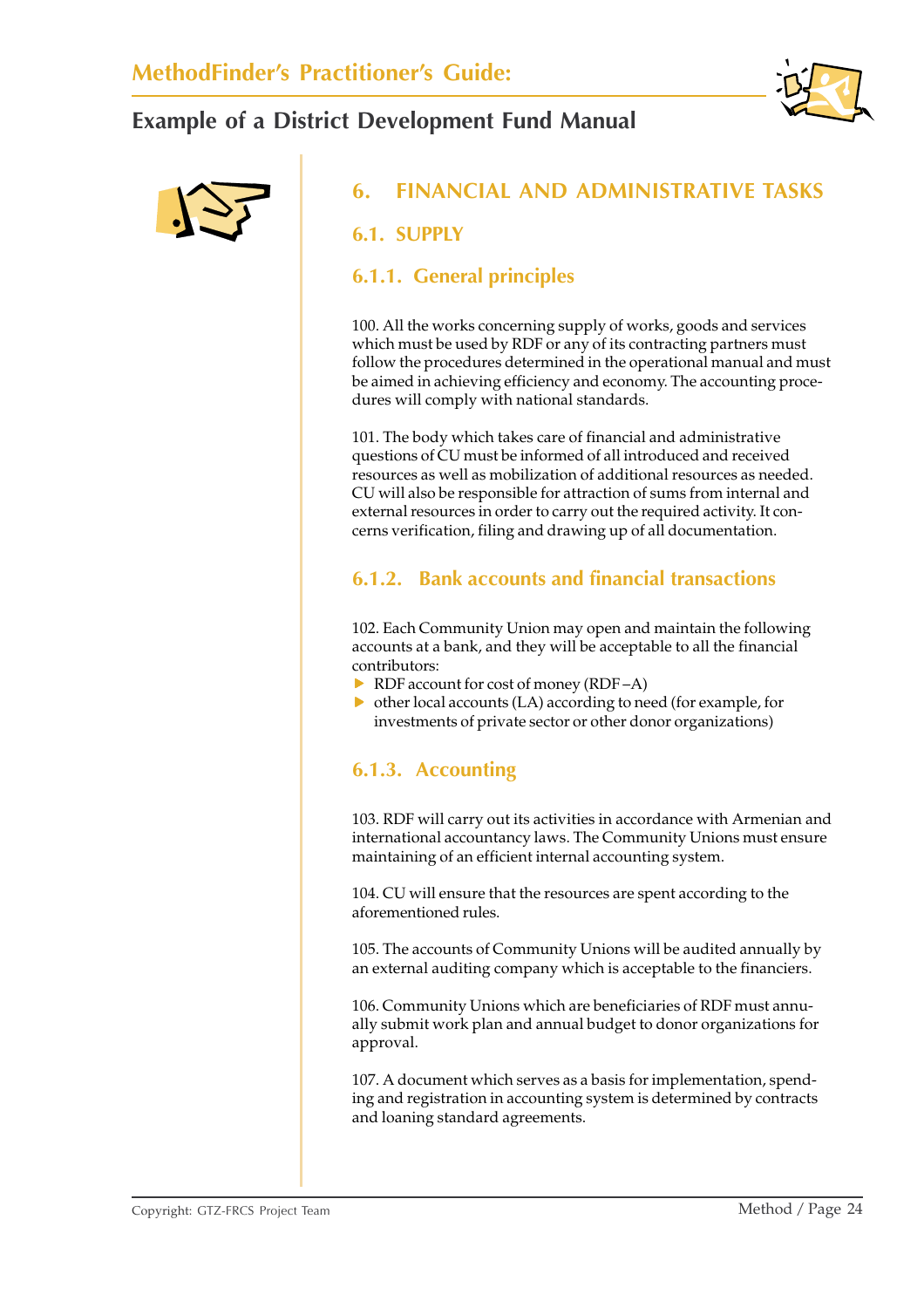108. Community Union will bear responsibility for the transfer of sums / materials/ foreseen for programs.

109. Bank documents must be controlled periodically by comparing with the accounts of CU, and maintained. Financial accounts must as well be controlled revised and maintained every month.

### **6.1.4. Internal audit**

110. An internal auditor must be responsible for monitoring the budgets and all financial operations of the RDF. The internal auditor has to verify that the Community Union management and staff follow their duties properly. The internal auditor submits reports directly to the general meeting of the CU. The report is expected to include any invalidation which was found in the operations of the RDF, and proposals for their correction.

111. Auditing carried out by community. All the accounts connected with the program must be sent to the corresponding community. The accounts (including amounts collected from the community) must be accessible for everyone. The auditing carried out by community will promote the productive implementation of the program.

#### **6.1.5. External audit**

112. Independent auditors who are acceptable for all the financiers of RDF must implement the external revision of all the accounts. Not later than six months after the end of financial year Community Unions must present to all the financiers certified copies of auditing position papers where the balance, entrance fees and opinion of auditor on the case when RDF has reached its objectives concerning the costs of the productive way as well as on whether the internal audit promoted the incorrect using of funds in achievement of the least, must be mentioned.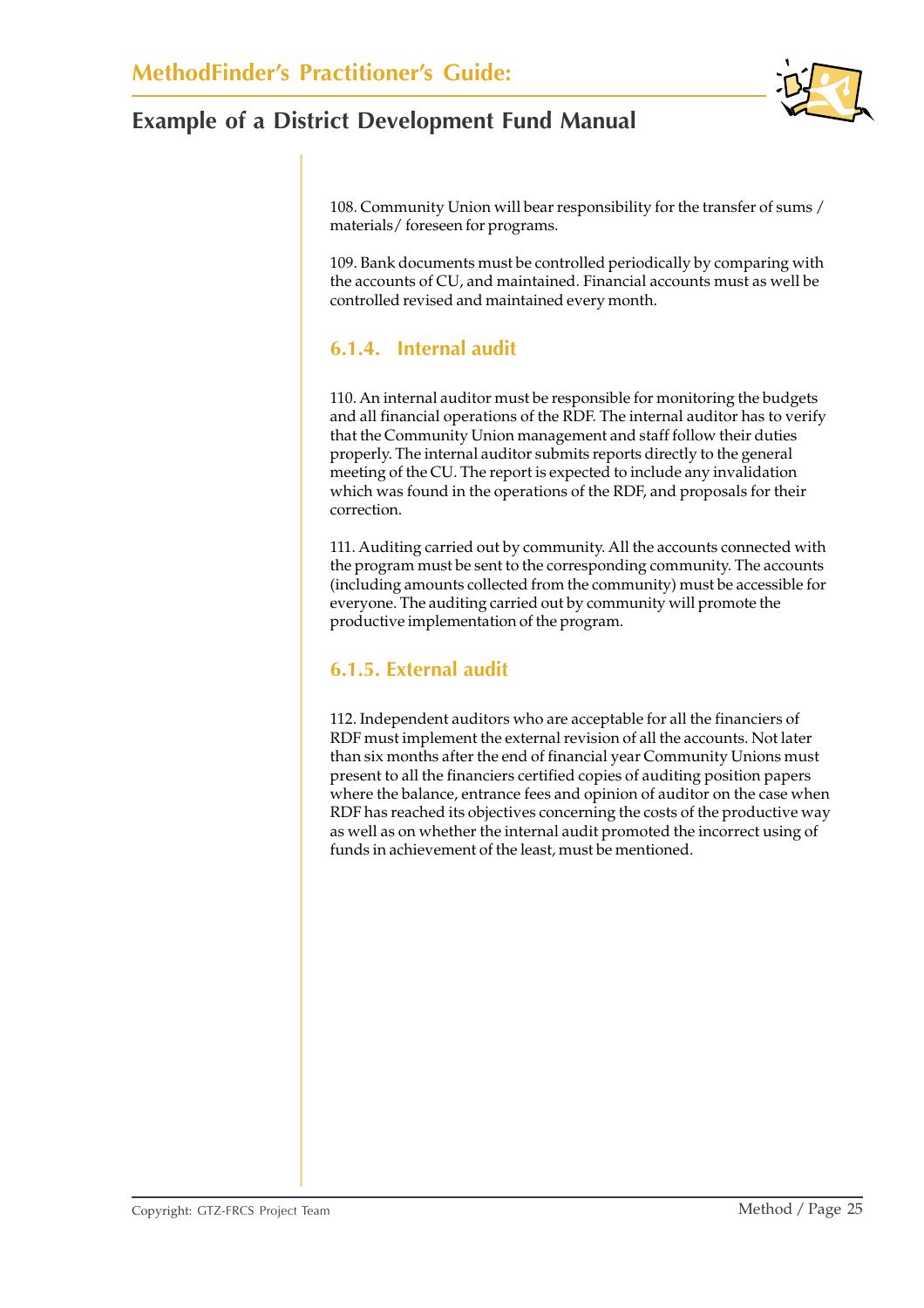**Figure 1: Organisational Structure of RDF**

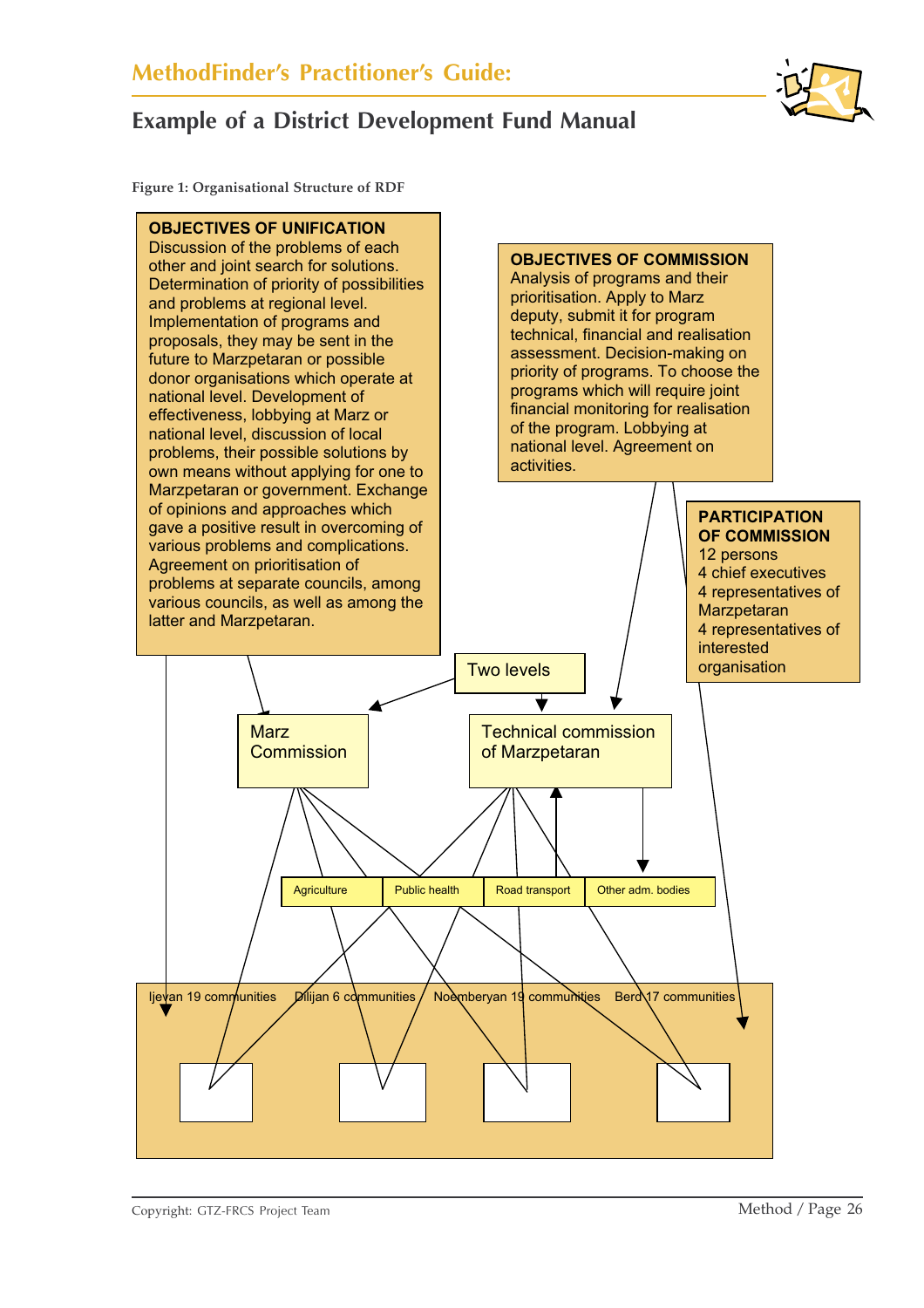



Copyright: GTZ-FRCS Project Team Method / Page 27

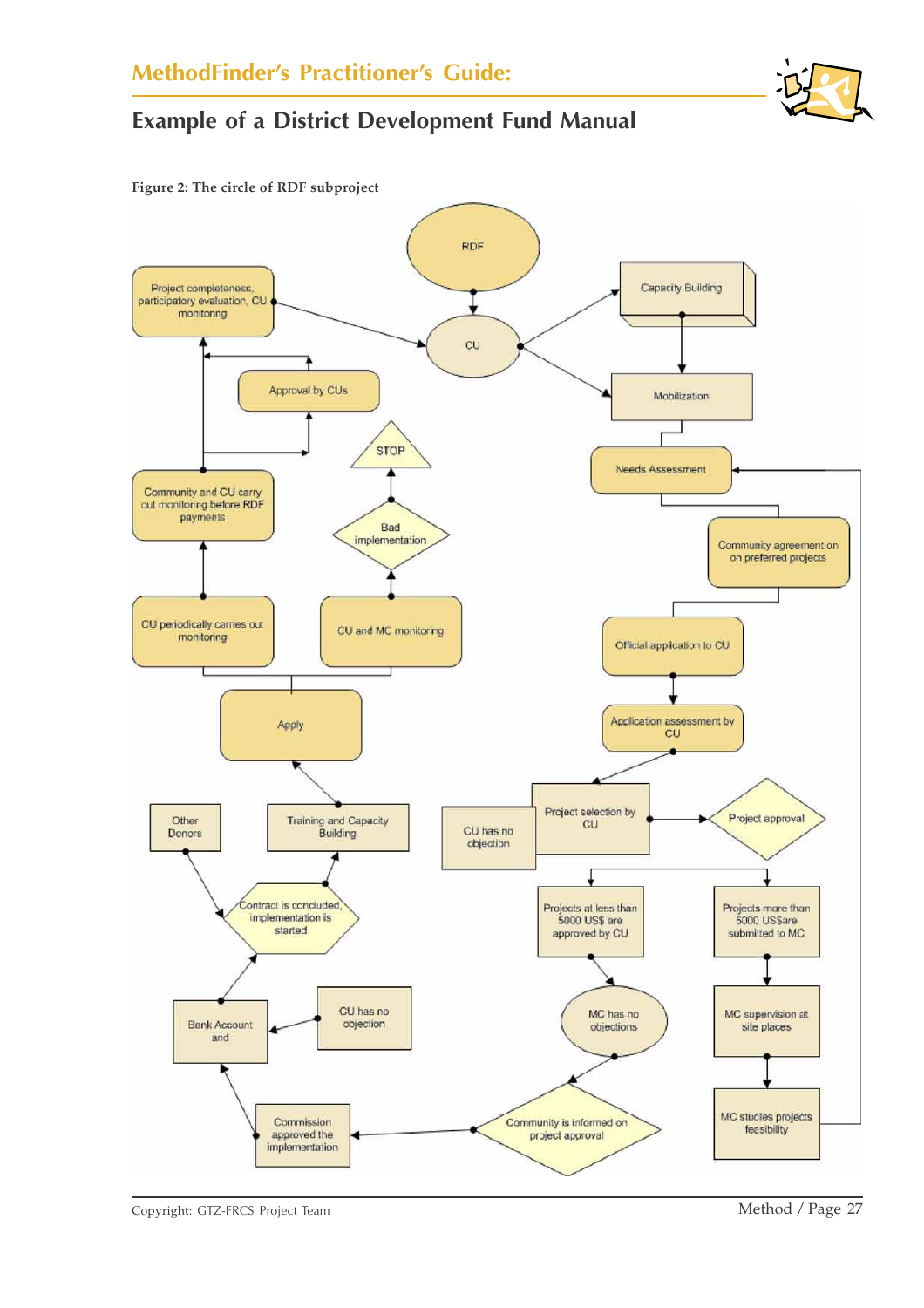

**Table 3: Example of project selection criteria**